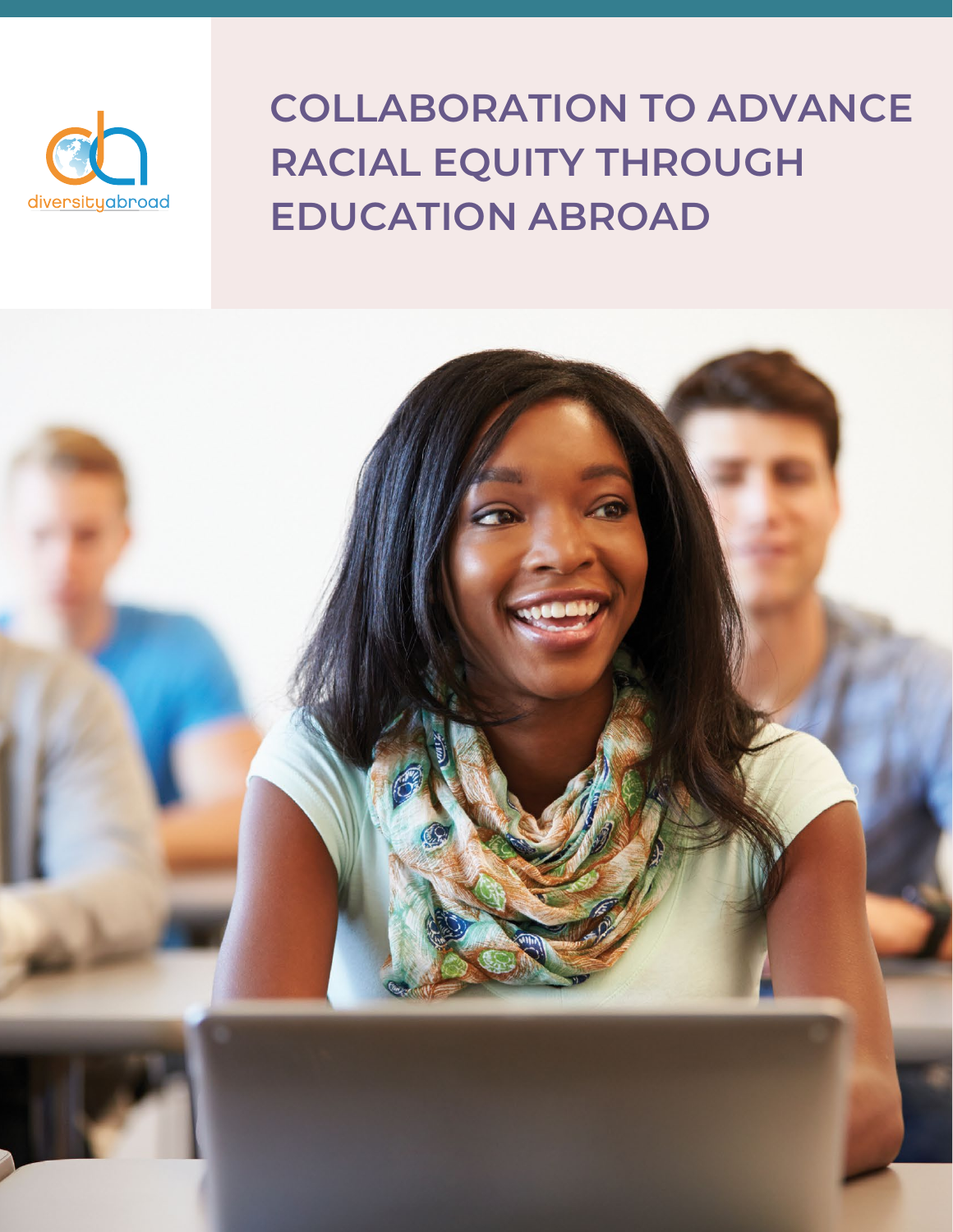#### **AUTHORS**

**Kati Bell**, Dominican University of California **Gailda Pitre Davis**, American Council on Education **Jennifer Donaghue**, The George Washington University

#### **EDITOR**

**Andrew J. Gordon**, Diversity Abroad



**Diversity Abroad** [diversityabroad.org](http://www.diversityabroad.org) members@diversityabroad.org

#### **Copyright © 2021 by Diversity Abroad. All rights reserved.**

Diversity Abroad® is a registered trademark of Diversity Abroad. The term "diversity abroad" is common, however the use of "Diversity Abroad" is prohibited in titles of scholarships, programming, communication campaigns, etc. without explicit permission from Diversity Abroad.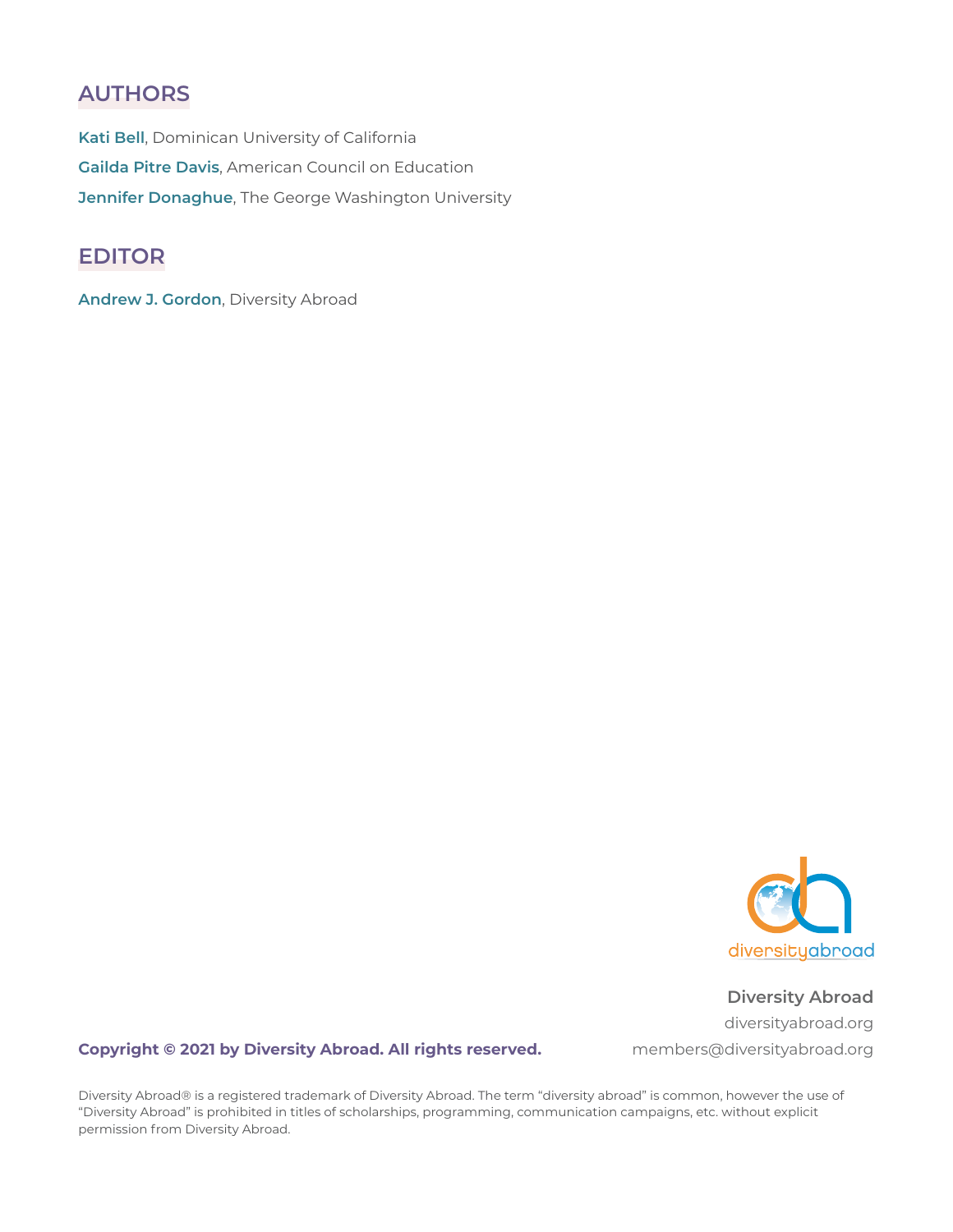# **TABLE OF CONTENTS**

- **[ABOUT](#page-3-0)**
- **[FOREWORD](#page-4-0)**
- **[INTRODUCTION](#page-5-0)**
- **[STRATEGIC PLANNING FOR INCLUSIVE EDUCATION ABROAD](#page-9-0)**
- **[INCLUSIVE EDUCATION ABROAD PROGRAM DESIGN](#page-11-0)**
- **[CURRICULAR INTEGRATION](#page-13-0)**
- **[FACULTY & STAFF PROFESSIONAL DEVELOPMENT](#page-15-0)**
- **[CONCLUSION](#page-17-0)**
- **[REFERENCES](#page-18-0)**
- **[AUTHOR BIOGRAPHIES](#page-20-0)**

**Suggested citation:** Gordon, A. J., Bell, K., Davis, G. P., & Donaghue, J. (2021). *Collaboration to advance racial equity through education abroad*. Berkeley, CA: Diversity Abroad.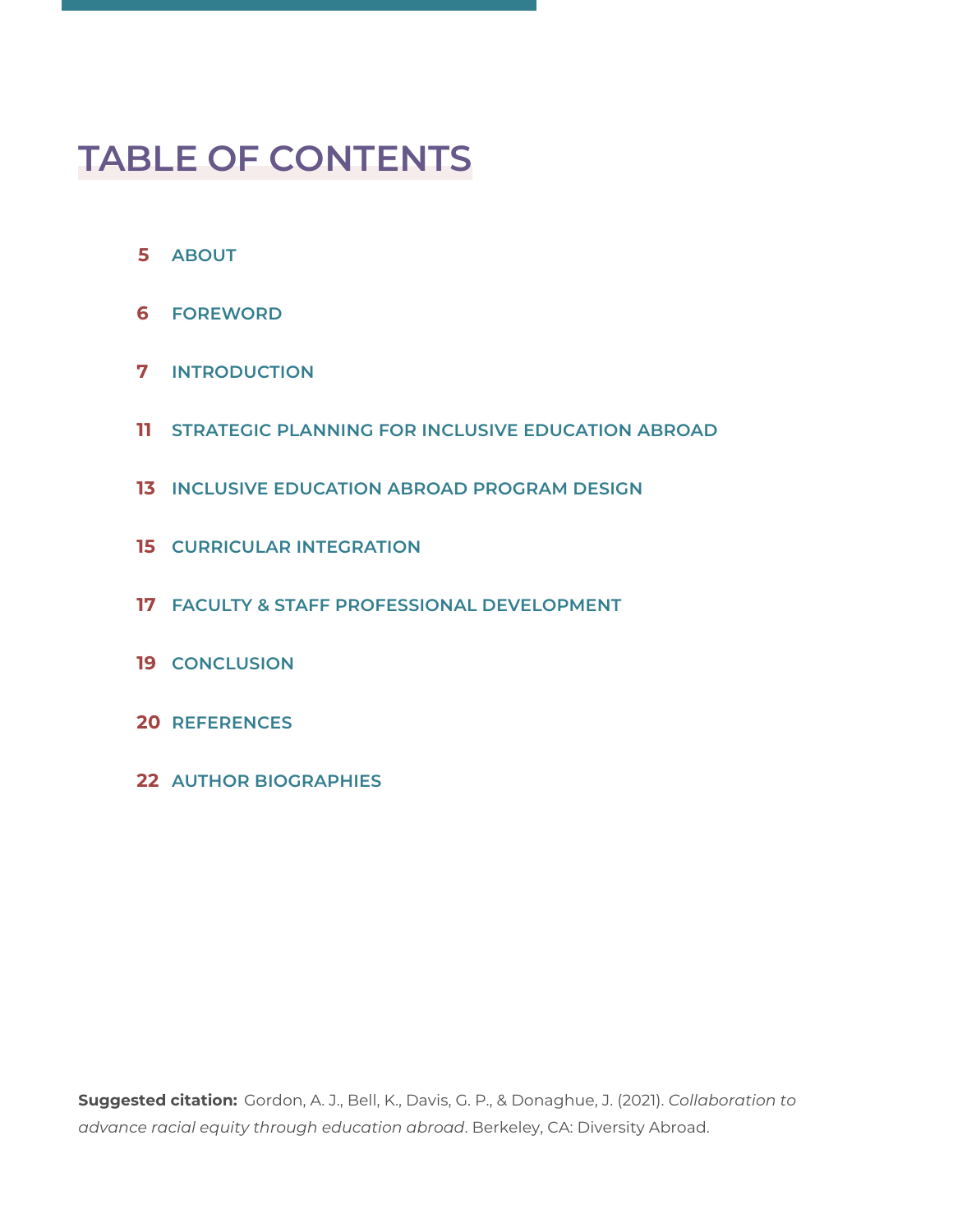# **ABOUT**

#### WHO WE ARE

<span id="page-3-0"></span>Diversity Abroad is the leading organization that inspires and supports educators, policy makers, industry professionals and other stakeholders in leveraging inclusive global education to advance academic success, interpersonal development and career readiness of students from diverse and historically marginalized backgrounds. Together, Diversity Abroad and its global member community lead the field of global education and cultural exchange in advancing diversity, equity, inclusion, and justice in and through its work.

#### OUR MISSION

To create equitable access to the benefits of global education by empowering educators, engaging stakeholders, and connecting diverse students to resources and opportunity.

#### ABOUT THE STRATEGIC LEADERSHIP FORUM

Diversity Abroad's Strategic Leadership Forum presents a unique opportunity for Chief Diversity Officers, Senior International Officers, and other education administrators to explore strategic collaboration on campus internationalization and diversity and inclusion goals. Such collaboration is especially critical given the current demands for universities to address and make visible policy changes in the area of racial justice, educational equity, and social mobility.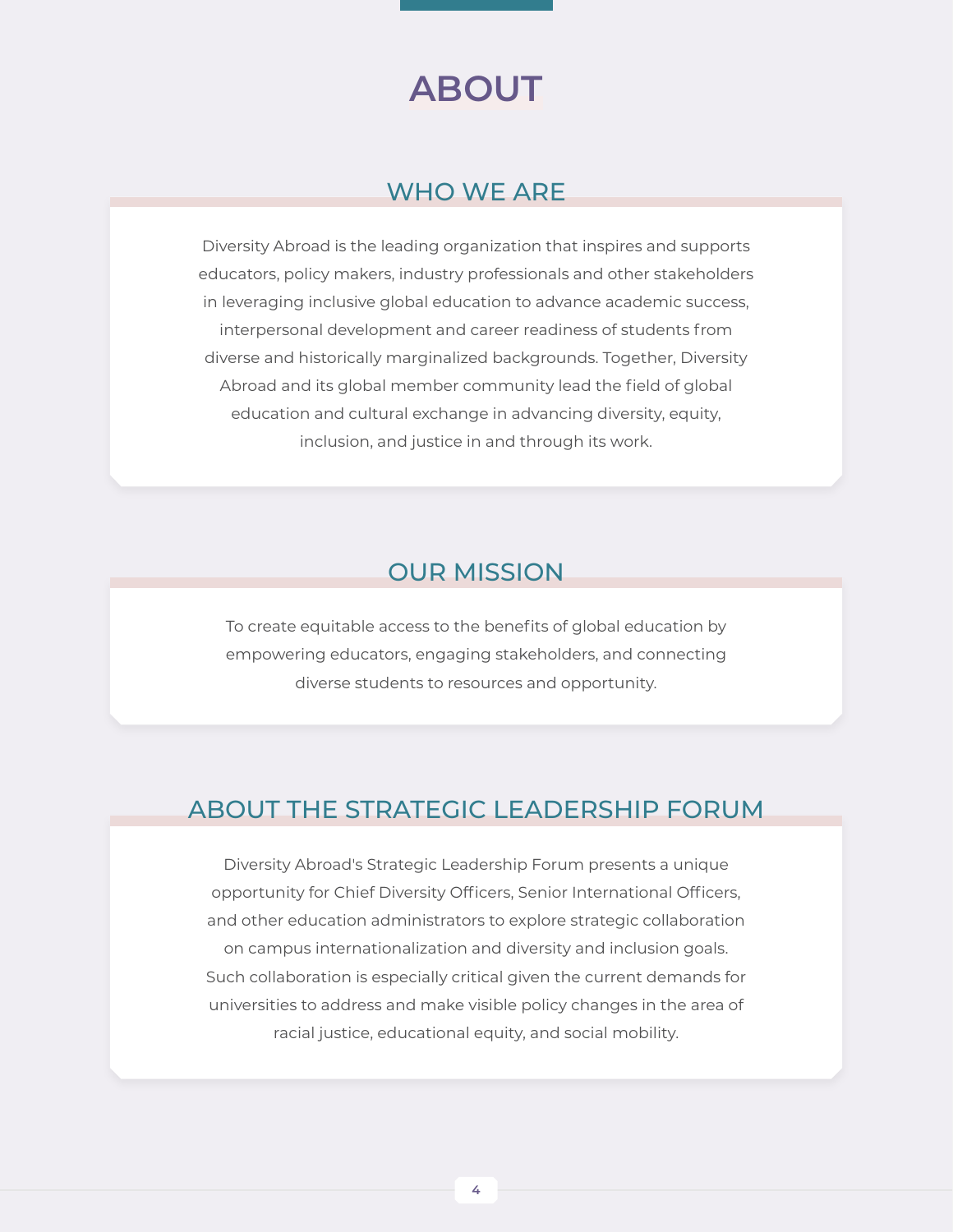## <span id="page-4-0"></span>**FOREWORD**

*This paper's publication was originally intended to coincide with the March 14-15, 2020 Strategic Leadership Forum set to take place in New Orleans, LA. Due to the COVID-19 outbreak this event was rescheduled for later in fall 2020. Given the impact of COVID-19 and burgeoning focus on diversity, inclusion, and racial equity in education abroad the authors revised portions of this publication.*

s with most sectors, 2020 was a year of disruption and uncertainty for the field of global<br>education and cultural exchange. For international educators the onset of COVID-19<br>meant securing the safety of all education abroa education and cultural exchange. For international educators the onset of COVID-19 meant securing the safety of all education abroad program participants who were at all corners of the planet studying, interning, conducting research, and otherwise engaging in learning opportunities abroad. It also meant supporting international students as they navigated a global health pandemic, the ensuing racism and xenophobia that accompanied the new virus, and the difficult decisions around returning home to loved ones or remaining on campus. All this was done while international educators were simultaneously focused on ensuring uninterrupted learning through virtual platforms and supporting their family, friends, and colleagues who were managing layoffs, furloughs, and personal crises.

As the Spring 2020 semester came to a highly anticipated end, a spate of killings of African Americans, including Ahmaud Arbery, Breonna Taylor, and George Floyd, and the subsequent protests demanding racial justice dominated nearly every aspect of life in the United States and many countries throughout the world. The urgency of the protest and demands for justice were a catalyst for many higher education institutions and organizations to fully examine how racial inequity and injustice can be adequately addressed in and through their work. As higher education heads into the second half of the 2020/21 academic year, the critical need of university staff and faculty to understand and be comfortable addressing the racial and educational inequities that exist in

the programming they oversee remains. This publication seeks to capture opportunities for international education leaders to collaborate with their counterparts in diversity, equity, and inclusion units to advance racial equity through education abroad and leverage this high-impact practice to advance student persistence, academic achievement, and postdegree success. While this publication focuses on collaboration between the Chief Diversity Officer (CDO) and the Senior International Officer (SIO) roles, the principles highlighted herein are applicable to other professionals who work in the international education and diversity and inclusion spaces or who support programming from these units.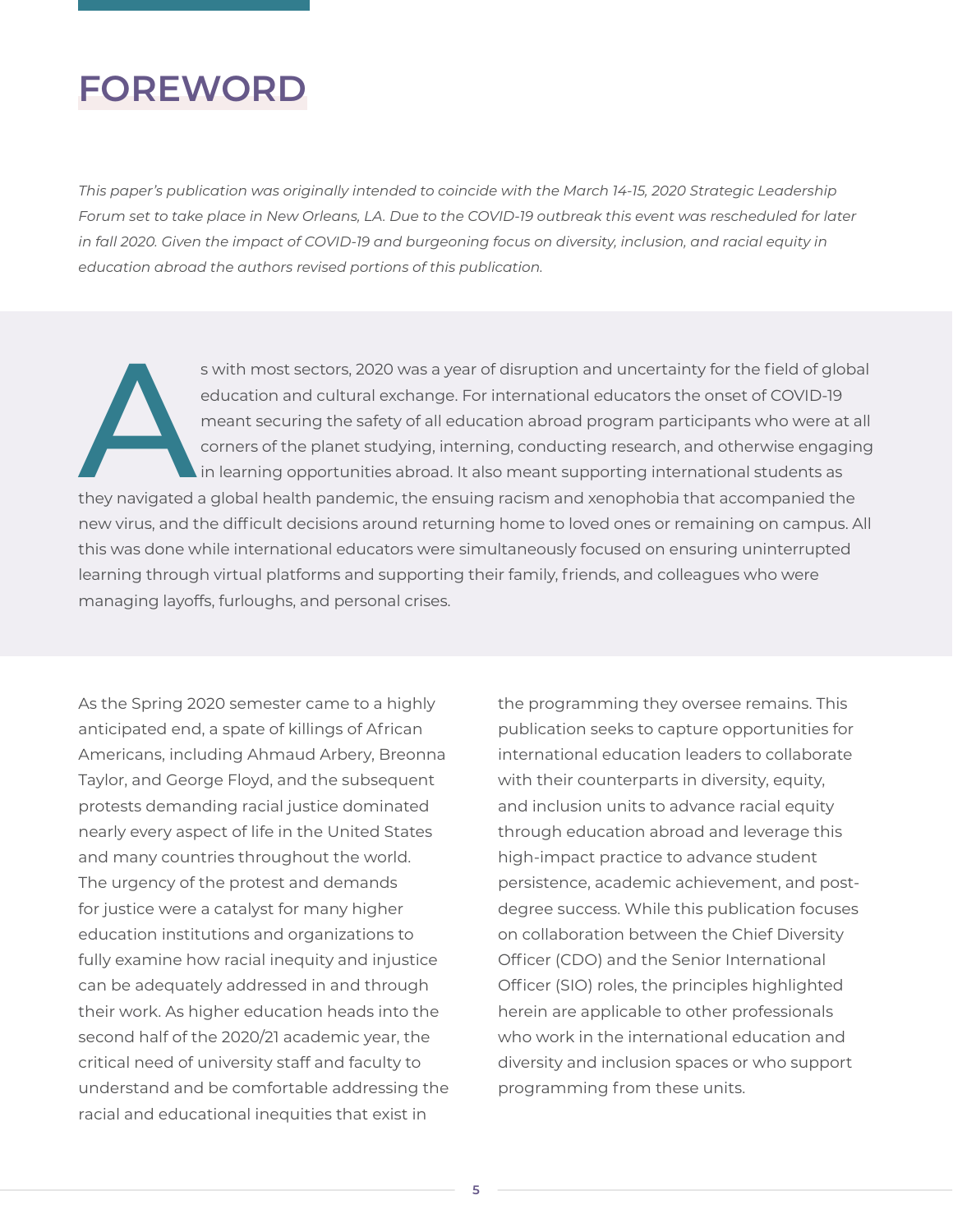## <span id="page-5-0"></span>**INTRODUCTION**

igher education is at an<br>
unprecedented time in or<br>
nation's history. The tum<br>
events of 2020 directly a<br>
significantly impact the<br>
and priorities of tertiary education in the unprecedented time in our nation's history. The tumultuous events of 2020 directly and significantly impact the future

and priorities of tertiary education in the United States. At this critical juncture institutional leaders are faced with the simultaneity of mounting calls for back-to-campus plans ensuring the health and safety of students, faculty, and staff; greater accountability; reduced funding; increased expectations to prepare students for the workplace; and more scrutiny over the value of higher education. This reality is further complicated by shifting demographics at the national level and also in terms of who currently enrolls in higher education. The current generation entering adulthood in the US is the most racially and ethnically diverse, and this population is entering college at a higher rate than the prior generation (Fry & Parker, 2018).

Over the past twenty years, the U.S. population has become more educated, with almost 45% of the total population ages 25 and over holding at least an associate degree (Espinosa, Turk, Taylor, & Chessman, 2019). Yet even with these advances in education, we see significant disparities across racial and ethnic groups in where students go to college, fields of degree completion, financial borrowing, completion rates, and post-degree income and employment rates. The American Council on Education's (ACE) report *Race and Ethnicity in Higher Education* (Espinosa et al., 2019) says that:

- **•** Black undergraduates were more likely than others to receive federal grants and loans, and graduated with the greatest student loan debt of any other group. At the same time, and even with a bachelor's degree, African Americans ages 25 to 34 earned 15% less and had higher unemployment rates than their peers.
- **•** The median annual earnings of 25- to 34-yearolds who hold a bachelor's degree was \$41,316 for American Indian or Alaska Native adults and \$44,607 for Hispanic adults, in comparison to their White peers with the same credential, who earned \$53,670.

This research suggests that a college degree alone may not have the leveling effect that many have historically viewed higher education as bringing to the lives of students of color and their families. It suggests that structural, systemic, and economic barriers remain which students of color face; those barriers inhibit the "greater" opportunities a degree may afford their White peers.

*...the current and future health of our nation economic and otherwise—requires that the whole of our population have equitable access to sources of opportunity.*

**—Espinosa, Turk, Taylor, & Chessman, 2019**

Although there is evidence to support that obtaining a degree creates significant advantages for students of color, the data also clearly shows that other types of opportunities must align to give these students access to the types of capital necessary to reap the full benefit of higher education. That is, we must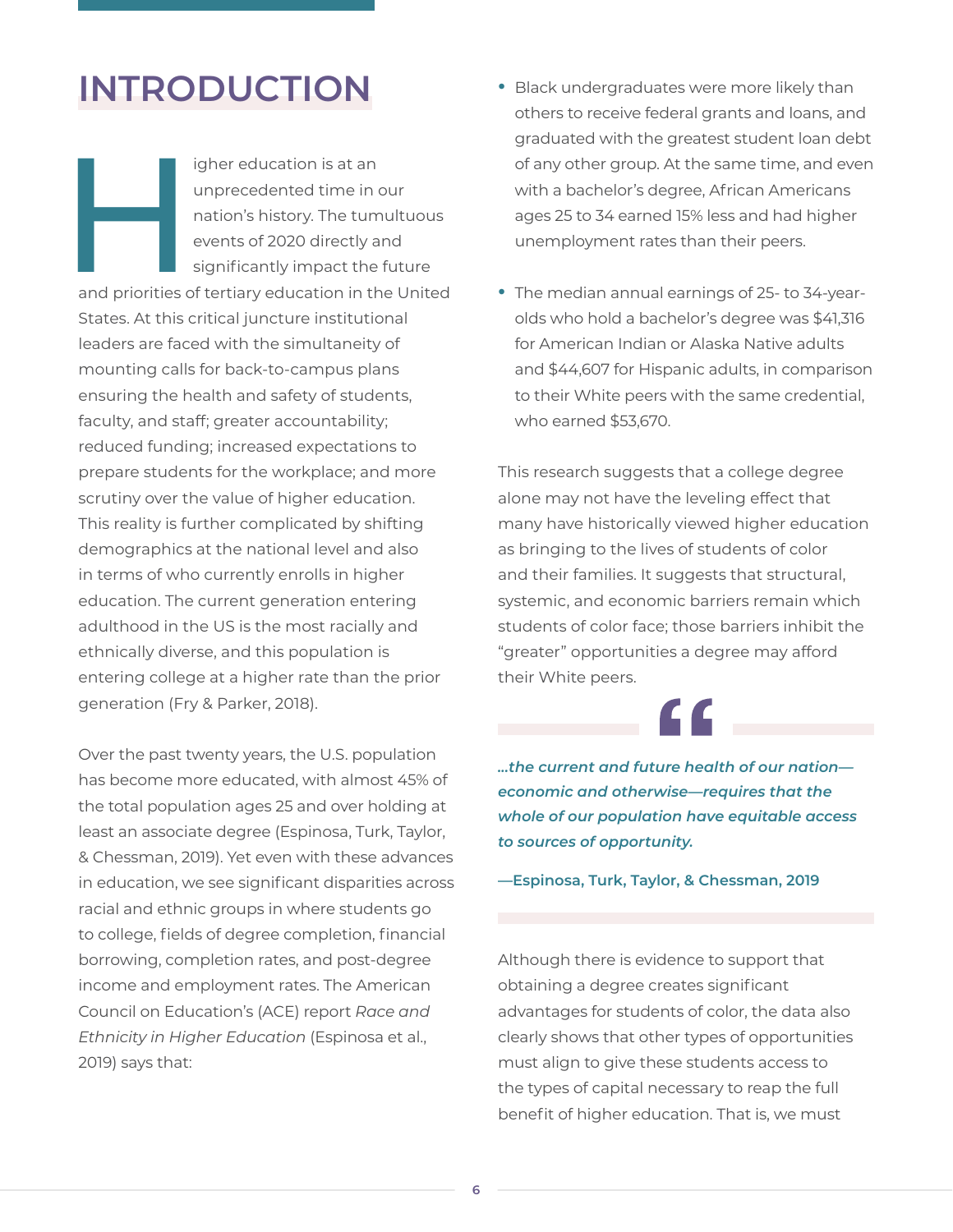engage in high-impact practices proven to enhance students' chances at achieving greater economic security, having more equitable employment and labor market outcomes, and ultimately becoming contributing members of our society. One such high-impact practice is increased global learning, particularly in the form of increased opportunities for students of color to engage in education abroad experiences.

According to the Association of American Colleges & Universities' VALUES rubric (2010):

*Global learning is a critical analysis of and an engagement with complex, interdependent global systems and legacies (such as natural, physical, social, cultural, economic, and political) and their implications for people's lives and the earth's sustainability. Through global learning, students should 1) become informed, open-minded, and responsible people who are attentive to diversity across the spectrum of differences, 2) seek to understand how their actions affect both local and global communities, and 3) address the world's most pressing and enduring issues collaboratively and equitably.*

Global learning can take place in numerous ways within higher education, but data suggests that education abroad provides unique benefits to students, such as enhanced career opportunities, expanded perspectives and critical thinking skills, greater self- and otherawareness, strengthened communication skills, higher adaptability, and more openness to new and different ideas (Institute for International Education, n.d.). IES Abroad, a provider of education abroad programs for students, reported that 90% of their alumni found a job within six months of college graduation, as

compared to 49% of general college graduates reporting finding a job within a year of degree completion, and that alumni who studied abroad earned on average \$7,000 more in starting salaries than the general population (Preston, 2012). Students who participate in education abroad have the potential to gain greater intercultural competencies, be better equipped to navigate complex systems and problems, and develop enhanced critical thinking skills, all of which are highly desirable skills in the 21st century workforce (Farrugia & Sanger, 2017). Education abroad, when properly administered, positions students to be more competitive in the global economy and affords them access to increased social and cultural capital to draw on as they graduate.

If this holds true for students in general, it can be assumed that education abroad can be even more beneficial for students of color as it provides them with a competitive advantage over others in the labor market. Yet we know that participation rates of students of color in education abroad programs are quite low in comparison to those of their White peers. Although 11% of students participate in creditbearing education abroad during their degree program, only 31% of those who participate identify as students of color (Institute of International Education, 2020). Conversely, students of color represent 45.2% of the overall higher education student population (Espinosa et al., 2019). Given what we know about the benefits of education abroad, along with the data on how students of color fare after degree completion, it is essential that we seek out ways to expose more students from underrepresented backgrounds in higher education to high-impact practices proven to create more equitable outcomes for them, such as education abroad opportunities.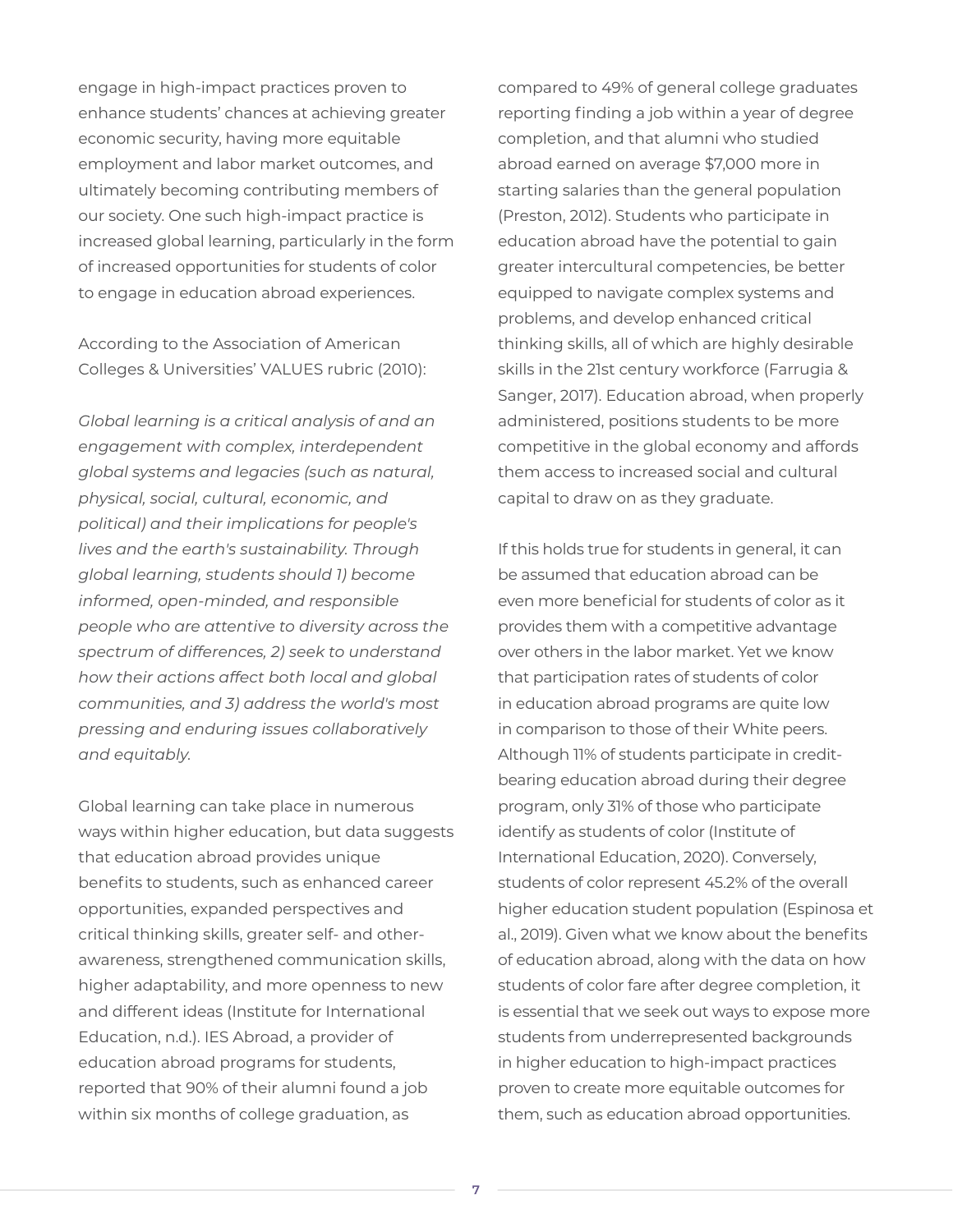There exists a fundamental need to prepare students—all students—to effectively engage with and actively contribute to our global society, both as a social and an economic imperative. The rich mix of students from diverse backgrounds entering higher education calls for the development of new frameworks for how to best prepare them to engage with this increasingly diverse and global society and labor market. Even more complex is how this transpires in the post-COVID world.

The challenge to campus leaders is to employ more comprehensive, collaborative, and adaptive methods in transforming institutional approaches to educating students and preparing them as global citizens who can meaningfully address the challenges of our times and engage with others while positioning them for success in life beyond college. Such an approach can be found as we consider the synergistic nature of the work between the CDO and SIO in bringing more students of color to recognize the accessibility and academic, interpersonal, and career benefits of education abroad opportunities.

ACE's *At Home in the World* initiative, which launched in 2006, identified the need for CDOs and SIOs to collaborate in support of shared learning outcomes for students. ACE's 2019 *Race and Ethnicity in Higher Education* study, however, presents an even greater need for these leaders to collaborate in order to address racial disparities in post-completion outcomes for students of color and in response to the disproportionate economic and labor market realities faced by these students upon obtaining a degree. Diversity Abroad has responded to this reality by furthering the call for CDOs and SIOs to work together in support

of underrepresented students through a unique program offering: the Diversity Abroad Strategic Leadership Forum.

The Strategic Leadership Forum provides leaders with an opportunity to articulate a shared objective of educating students to be meaningful and active contributors in our global society while also positioning more underrepresented students for post-completion success in the workforce. The 2019 Forum called leaders to deeply examine the ways that systemic and structural barriers deny equitable access to the benefits of education abroad for those who may, according to the data, need those benefits the most. Such collaborative attention to elevating student success for all, and not just the privileged few, is necessary if we are to advance racial equity through higher education which supports greater economic and social advances for students from diverse and historically marginalized populations.

Campuses often look to the CDO as the individual most suited to articulate a plan to address success barriers and respond to the needs of students of color; but the work of diversity, equity, and inclusion has to be broadened to include others with a shared goal of educating and preparing students to interface with the diverse world around them. If our intent in higher education is indeed to prepare students as global citizens who can meaningfully address the challenges of our times, engage with others with respect and civility, and contribute effectively to the global society and economy, then we must acknowledge the necessity of working together across whatever historical boundaries that may exist. If indeed our aim is to afford more diverse and historically marginalized students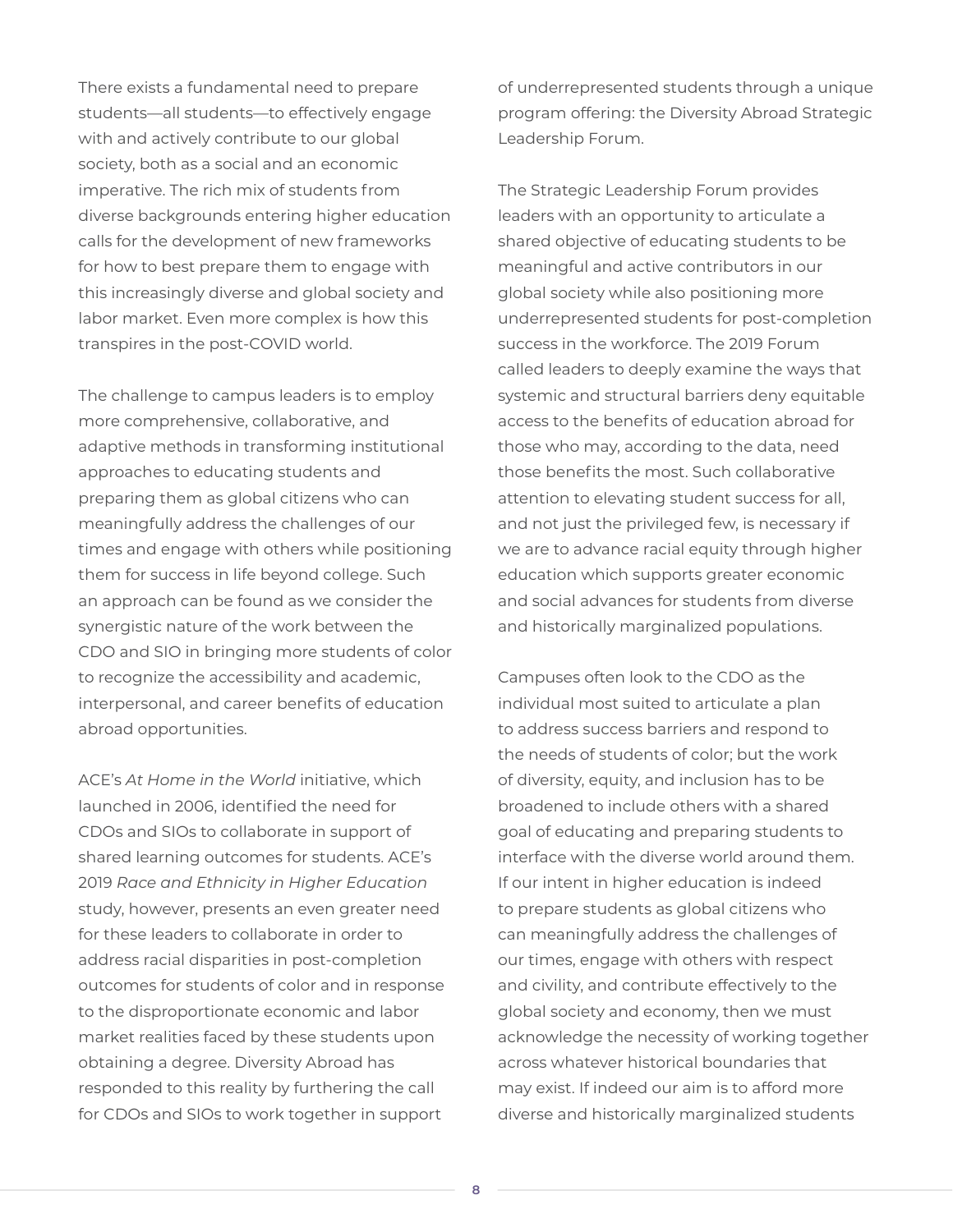the full benefit of higher education and all of the opportunities that accompany it (thus positioning them for academic, social, and economic success), then we must continue to engage as partners in providing them access to all opportunities within higher education including global education. The work of the CDO and that of the SIO are fundamentally intertwined in addressing this imperative and advancing a new narrative that articulates our shared hope for future generations of

global leaders and the economic and social sustainability of our world. To that end, this publication highlights the following areas for strategic collaboration between CDOs and SIOs:

- **•** Strategic Planning for Inclusive Education Abroad
- **•** Inclusive Education Abroad Programming
- **•** Curricular Integration
- **•** Faculty and Staff Professional Development

Diversity Abroad's Strategic Leadership Forum presents a unique opportunity for CDOs, SIOs, and other education administrators to explore how they can strategically collaborate on campus internationalization and diversity and inclusion goals. This strategic collaboration is especially critical given the current demands for universities to address and make visible policy changes in the area of racial justice, diversity, equity, and inclusion.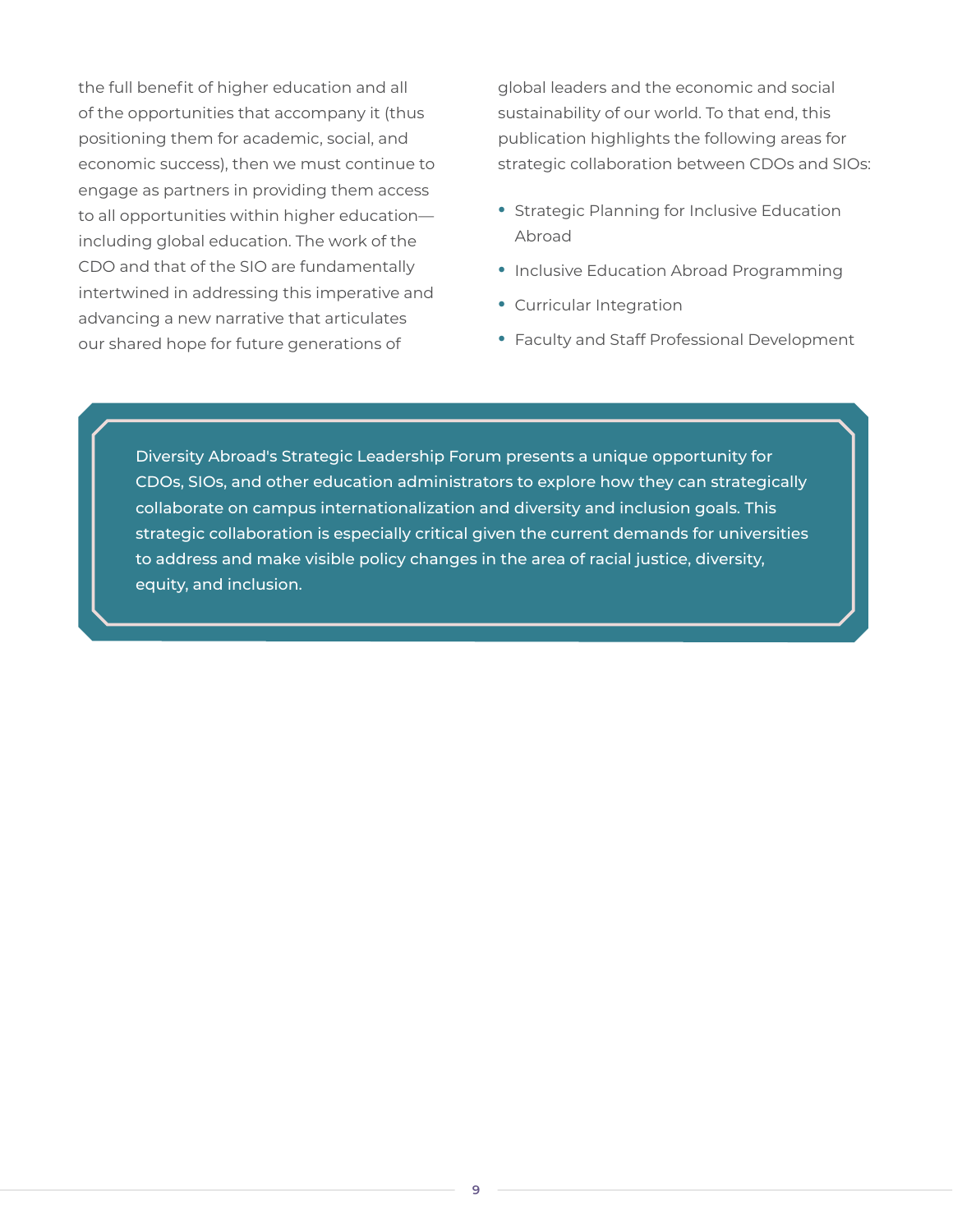# <span id="page-9-0"></span>**STRATEGIC PLANNING FOR INCLUSIVE EDUCATION ABROAD**

ost successful initiatives in<br>
higher education are driver<br>
by careful and deliberate<br>
strategic planning. Building<br>
sustainable and inclusive<br>
education abroad programs requires strateg higher education are driven by careful and deliberate strategic planning. Building sustainable and inclusive

education abroad programs requires strategic alignment with the university's mission and vision, and the institutionalization of education abroad policy, priorities, and practice must be a collaborative effort on many fronts (Davis, 2013). Despite frequent campus rhetoric about commitments to diversity, equity, and inclusion, the development of strategic policy often neglects to integrate policies that would connect key campus stakeholders, such as diversity and inclusion and international offices. The CDO and SIO bring different and valuable capital to the institutional strategic planning process. There is much to be gained from this partnership that can improve equitable access to the benefits of education abroad programming, which in turn can advance racial equity in educational attainment and post-degree success. Strategic partnerships between the CDO and SIO can be maximized to address three critical areas of strategic planning: 1) Recognizing inclusive education abroad as part of the university's strategic plan, 2) operationalizing and resourcing priorities that advance equitable access to the benefits of education abroad, and 3) developing accountability metrics for inclusive education abroad.

The following are recommendations for strategic planning collaboration between CDOs and SIOs:

### INCLUDING EDUCATION ABROAD AS PART OF THE UNIVERSITY'S STRATEGIC PLAN

- **•** Determine how education abroad and diversity and inclusion goals are currently positioned in strategic planning documents
- **•** Ensure consistent articulation of the connection between inclusive education abroad and educational equity
- **•** Evaluate the campus landscape together to identify challenges to collaboration
- **•** Build a diverse and representative coalition/committee to define shared goals that align with campus equity and inclusion priorities
- **•** Propose policy changes that promote equitable access to and advance racial equity through education abroad programming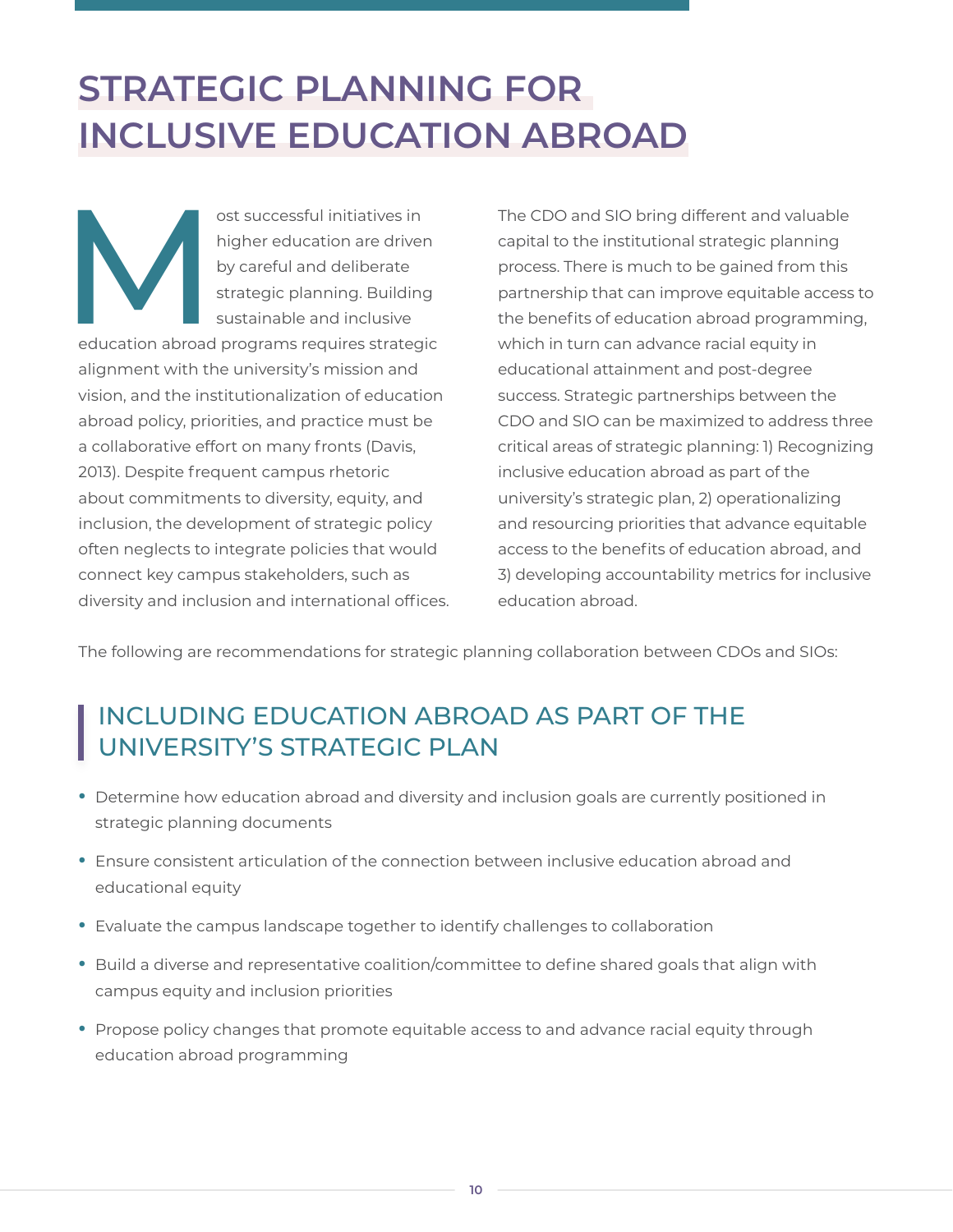## OPERATIONALIZING AND RESOURCING THE PRIORITIES

- **•** Determine the desired outcomes for inclusive education abroad
- **•** Consider the resources, financial and otherwise, needed to advance inclusive education abroad priorities
- **•** Examine overlapping and/or shared opportunities for serving the campus community through inclusive education abroad programming
- **•** Expand the stakeholder base to generate and increase revenue streams such as advancement, alumni, student services, and academic affairs

Diversity Abroad's Global Equity & Inclusion Scorecard is a comprehensive and proprietary assessment that leverages the Global Equity & Inclusion Guidelines (*formerly AIDE Roadmap Guidelines*) to assist higher education leaders in measuring, mapping, and improving the effectiveness of their education abroad practices and policies through a diversity, equity, and inclusion lens. Learn more: [DiversityNetwork.org/Scorecard](http://DiversityNetwork.org/Scorecard)

### ACCOUNTABILITY: WHAT'S COUNTED, COUNTS

- **•** Connect with institutional research to identify existing data points and develop metrics for increasing access to and advancing racial equity through education abroad programming
- **•** Analyze and regularly report to the campus community data related to the connection between education abroad and diversity, equity, and inclusion goals
- **•** Develop measurable diversity, equity, and inclusion goals for education abroad programming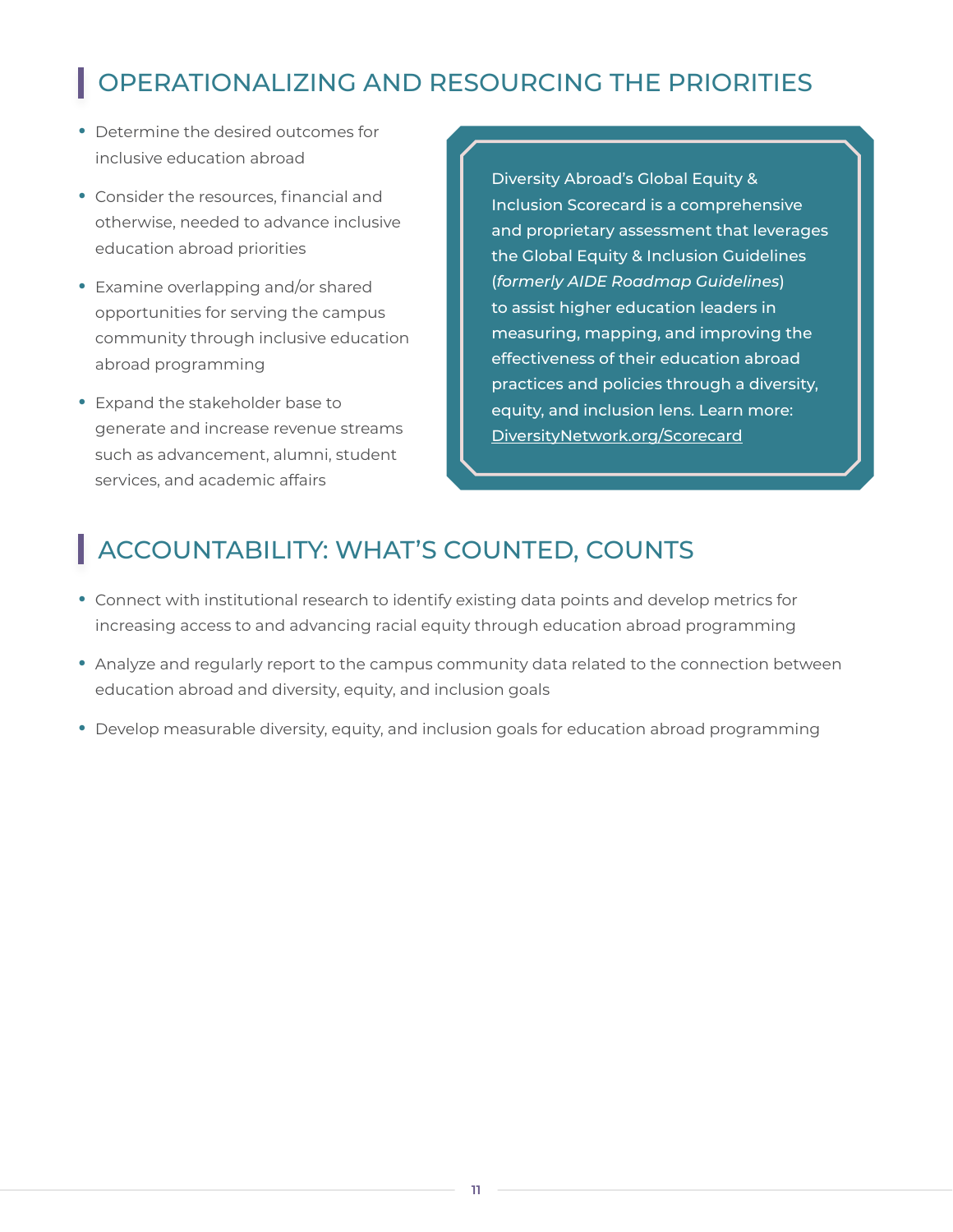# <span id="page-11-0"></span>**INCLUSIVE EDUCATION ABROAD PROGRAM DESIGN**

From the sign greatly impacts the<br>
Property of educational programming. To<br>
promote access and racial equity<br>
through educational programming<br>
the design of such programs must be done level of accessibility and diversity of educational programming. To promote access and racial equity through educational programming, the design of such programs must be done through a diversity, equity, and inclusion lens. Therefore, in order to increase access to and advance racial equity through education abroad programming—in-person or virtual program design must intentionally address potential areas of inequity including model, length, cost, location, learning outcomes, faculty involvement, onsite support, re-entry, funding, and program promotion. Understanding the existing barriers facing students accessing or not accessing—education abroad serve to illuminate potential program design flaws and positions educators to develop more inclusive education abroad programs.

Collaboration between the CDO and SIO can be particularly impactful and can yield important outcomes by addressing common concerns, assumptions, and misconceptions held by keystakeholder groups such as faculty, students, staff, and family members. For example, data shows that consistent barriers to education abroad include perceived program cost, financial aid restraints, concerns about graduation, lack of awareness, and family/community influence (Engel, 2017). With some student populations, such as African American students, family resistance to education abroad can be driven by acute safety concerns that their students may face because of their race (Jackson, 2006). SIOs

can partner with CDOs and other diversity and inclusion leaders to gather data and ascertain the unique concerns that could contribute to underrepresented student participation in education abroad. Collaborating to gather this actionable data positions international education leaders to craft more inclusive programming.

Campus data should be collected and compiled into reports that highlight the participation gaps among specific student groups in categories that include race and ethnicity, in addition to other often marginalized groups such as those differently abled, students from lower socioeconomic backgrounds, and first-generation students. With the goal of involving more faculty and staff in supporting the development of inclusive education abroad program models, the CDO and SIO can work together to articulate shared goals and outcomes of inclusive education abroad to the campus community. In communicating with stakeholders it is critical that the CDO and SIO highlight the demonstrated advantages for all students participating in education abroad but particularly the benefits for students from diverse and historically marginalized backgrounds , such as students of color.

In addition to supporting the development of new and innovative program models the CDO and SIO can collaborate to ensure existing program models are inclusive. This includes partnering to create professional development and training opportunities that support the acquisition of diversity and inclusion skills,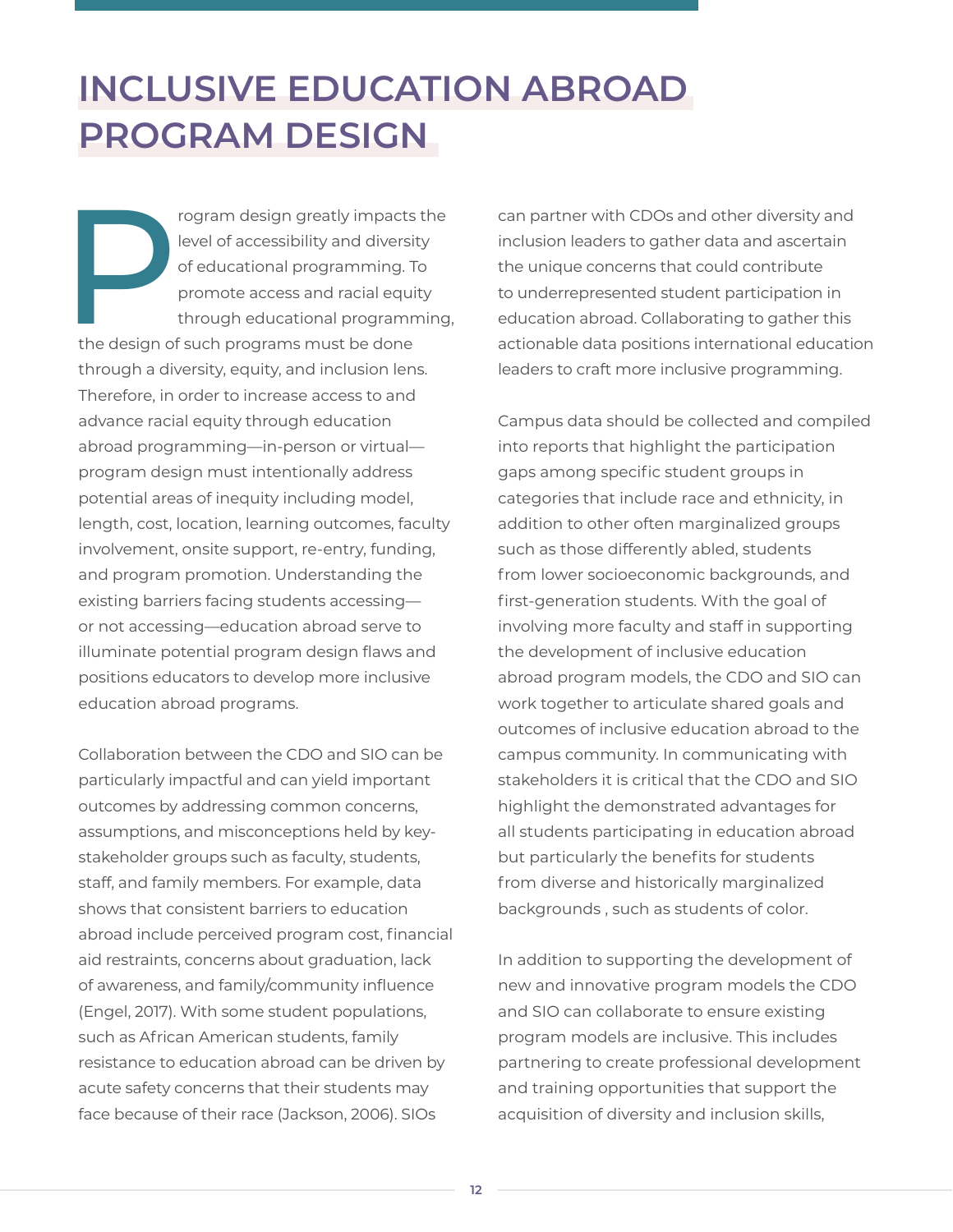knowledge, and competencies for faculty and staff involved in education abroad programs. Despite barriers, the percentage of students of color participating in education abroad is increasing. However, access in and of itself is not sufficient. For education abroad to be a highimpact practice students must be adequately

supported. The better positioned faculty and staff are to provide inclusive support at each phase of the education abroad process, the more likely all students—particularly those historically marginalized in higher education are to gain equitable access to the benefits afforded through this high-impact practice.

The following are the key recommendations for collaboration on inclusive education abroad program design:

### LEVERAGE DATA TO ADDRESS EDUCATION ABROAD CONCERNS AND ASSUMPTIONS OF KEY-STAKEHOLDER GROUPS

- **•** Define underrepresented and historically marginalized student groups in education abroad at your specific campus
- **•** Use existing campus data points to highlight any participation gaps with specific student groups
- **•** Identify common barriers to education abroad
- **•** Examine unique barriers for students from the campus population

#### ARTICULATE THE GOALS, OBJECTIVES AND SUCCESSES OF INCLUSIVE EDUCATION ABROAD

- **•** Promote the advantages of education abroad participation for all students
- **•** Highlight the academic benefits education abroad has on diverse and historically marginalized student groups
- **•** Map education abroad goals to existing academic outcomes such as institutional, program, and student learning outcomes (ILOs/PLOs/SLOs)
- **•** Highlight education abroad participation among students from historically marginalized backgrounds in campus media

#### DEVELOP INNOVATIVE PROGRAMMING AND IMPROVE EXISTING PROGRAM MODELS

- **•** Analyze existing inclusive education abroad models from other campuses
- **•** Partner with stakeholders to develop new and innovative inclusive education abroad program models
- **•** Develop training in inclusive education abroad for faculty and staff
- **•** Include faculty in the review and recommendation of new education abroad program proposals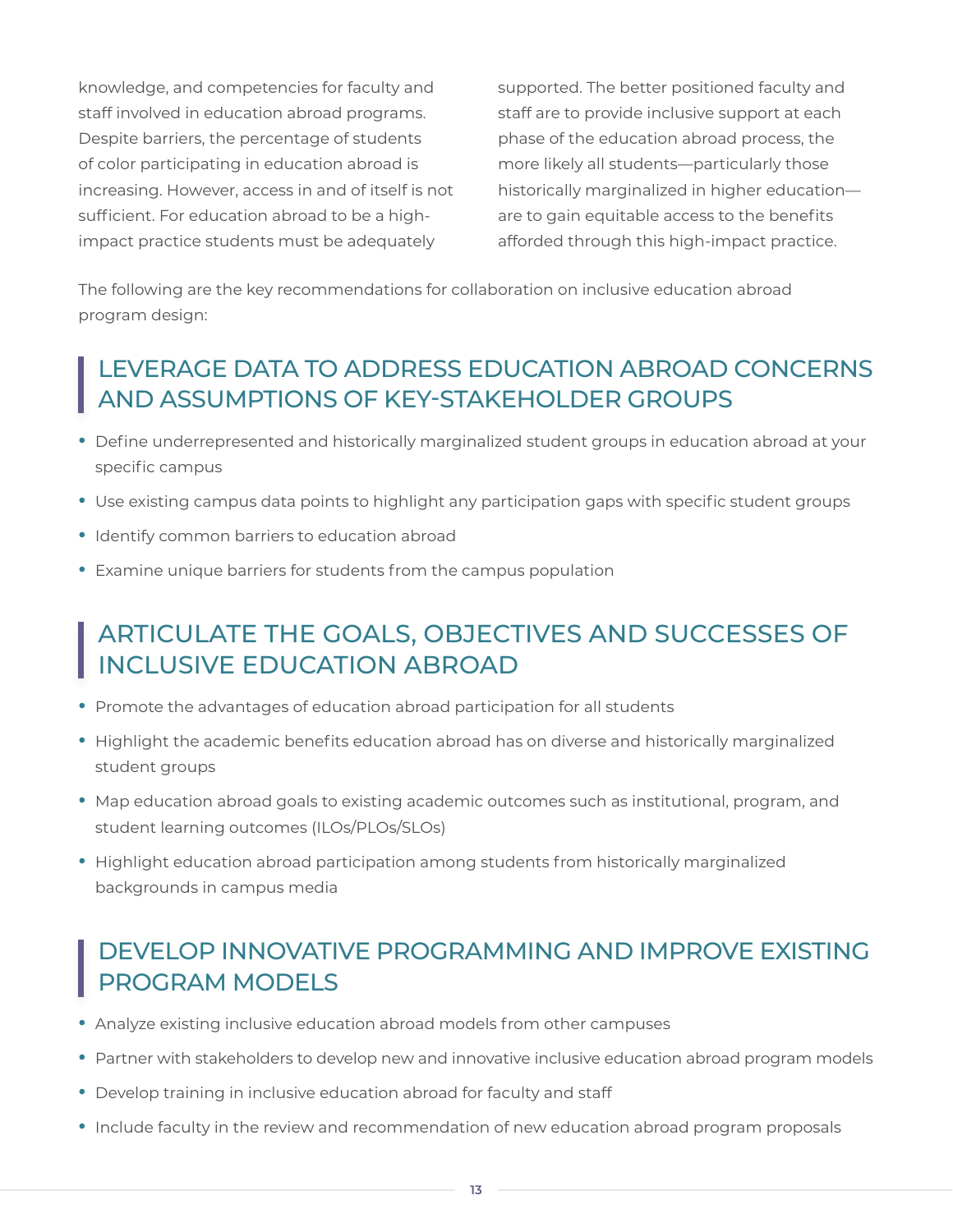# <span id="page-13-0"></span>**CURRICULAR INTEGRATION**

The curriculum surrounding<br>diversity and inclusion educa<br>and internationalization are t<br>different areas of study; howe<br>they share common themes<br>when woven together, become stronger. he curriculum surrounding diversity and inclusion education and internationalization are two different areas of study; however, they share common themes that, Themes within the diversity and inclusion curriculum highlight the opportunities and challenges of diversity on the higher education campus within hiring practices, student life, and student identity development. It also prepares and informs students about their lives in a multicultural and multiracial society that is grounded in historic, systemic racism and works to equip students with the skills for success and in supporting the "other." According to a Pew Research Center analysis, Generation Z brings greater racial diversity than previous generations as they enter higher education. This "post-Millennial" generation is already the most racially and ethnically diverse (Fry & Parker, 2018), underscoring the importance of diversity and inclusion education. However, despite recent initiatives to diversify the curriculum, outside of specific fields of study, diversity and inclusion education has not historically been integrated in the established curriculum and instead considered an add-on.

Much of the focus around internationalization of the curriculum includes integrating global educational themes into an established curriculum. International themes may include content that focuses on global exchange, international student experiences, intercultural awareness and understanding, and the contributions of individuals and cultures from other countries to a particular field

of study. Assessment practices regarding internationalization are nascent, and institutions must navigate the importance of internationalization to the overall mission and strategy of the institution. ACE has led the path forward with the Mapping Internationalization tool (Brajkovic & Helms, 2018) for higher education institutions. This includes workshops and training for faculty to gain skills in looking through their curriculum and classroom setting through an international lens.

When woven together, goals to expand international and diversity and inclusion education into the curriculum have areas of overlap and can complement each other. For example, through intentional development of education abroad programming, faculty and program leaders can ensure that learning opportunities abroad, both those that occur in the classroom and those which are more experiential, examine facets of race, diversity, equity, and inclusion in the local context. As discussed in the Inclusive Education Abroad Program Design section of this publication, CDOs and SIOs are well positioned to encourage and incentivize the development of new and the improvement of existing program models. In articulating a shared expectation that diversity and inclusion education is a component of any successful education abroad program, CDOs and SIOs foster an environment where the following three goals can be achieved: 1) Students from diverse and historically marginalized background see education abroad programming as being more relevant to their lived experience, 2) students are positioned to examine persistent themes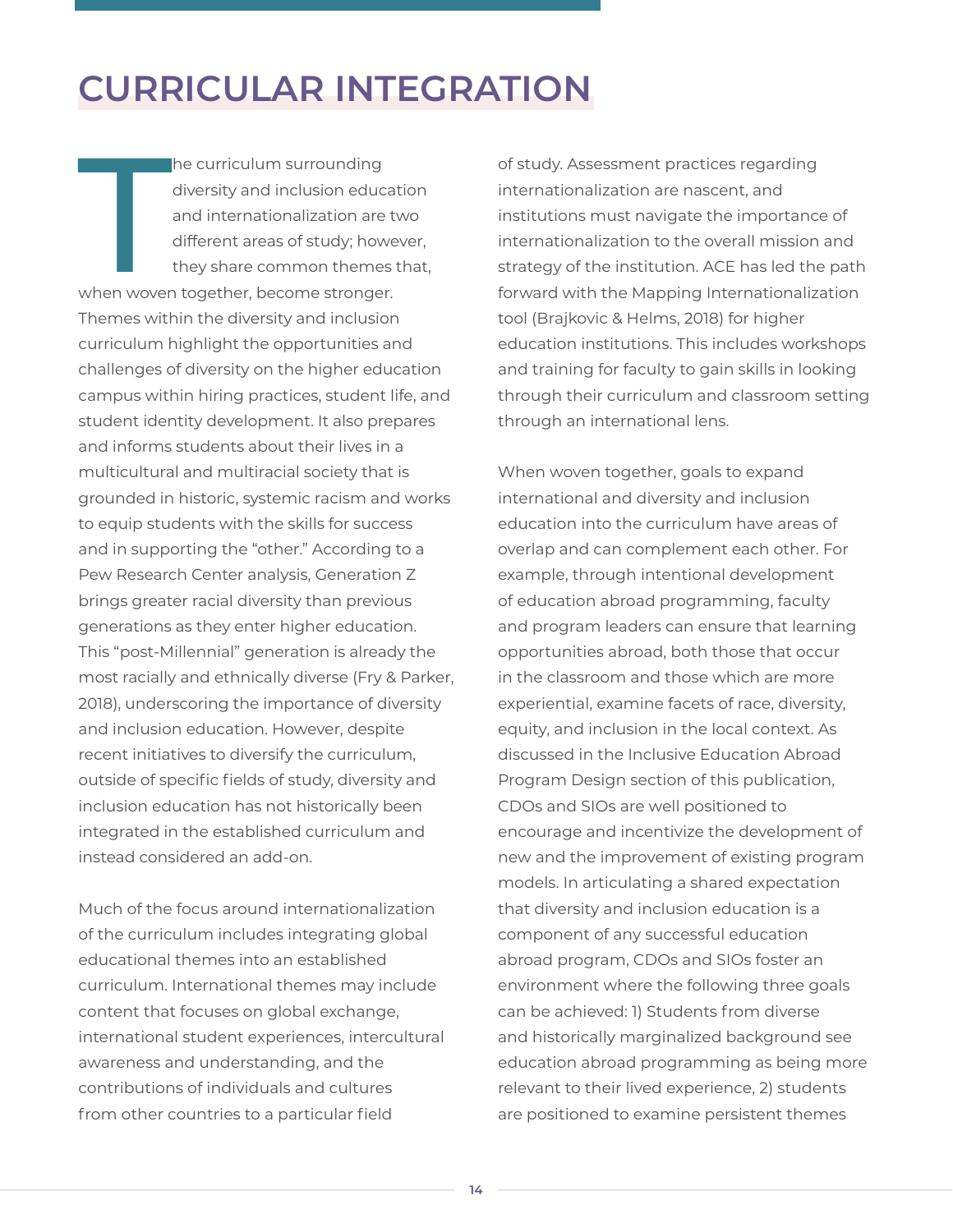of race, power, and privilege that exist across societies, 3) in order to educate students through a comparative lens, faculty and professionals who lead programs will develop a deeper understanding of race, diversity, equity, and inclusion at home. With the explosion of virtual education abroad programming these opportunities will only increase. The CDO and SIO play a critical role in setting the expectation that diversity and inclusion education be included in education abroad programming regardless of the modality of delivery.

Likewise, fields of study that are related to diversity and inclusion education, such as ethnic or gender studies, provide an opportunity for CDOs and SIOs to collaborate to encourage the exploration of international themes within the curriculum. As was evident during the racial

justice protest during the summer of 2020, the fight against systemic oppression is global and therefore requires a global lens when studied. Faculty in fields of study that center historically marginalized communities—fields that often attract students and faculty of color—not only have the opportunity to integrate international themes into the curriculum at home but also to develop education abroad programs, virtual or in-person, which naturally can center race, equity, and inclusion.

Through strategic collaboration the CDO and SIO can effectively advocate for integrating diversity and inclusion and global education into the curriculum. This paves the way for more inclusive education abroad programming that better positions students to thrive in a multicultural and multiracial society.

Recommendations for collaboration between the CDO and SIO for integrating education abroad further into the curriculum include:

### REFRAME EDUCATION ABROAD PERCEPTIONS

- **•** Develop an outreach strategy to institutional leadership that highlight the connection between diversity and inclusion education and international education
- **•** Create a platform for education abroad returnees to discuss with students, faculty, and staff the unique ways that they engaged with diversity and inclusion themes while abroad

#### ESTABLISH A HOLISTIC APPROACH TO INTEGRATING DIVERSITY AND INCLUSION LEARNING INTO EDUCATION ABROAD PROGRAMMING

- **•** Collaborate with multiple campus stakeholders to promote curriculum internationalization
- **•** Highlight and promote the value of faculty-directed education abroad programming in fields of study that center historically marginalized populations
- **•** Establish framework for integrating diversity and inclusion education in faculty-directed education abroad programming
- **•** Evaluate partner institutions and education abroad organizations in part based on their ability to deliver diversity and inclusion education through virtual or in-person programming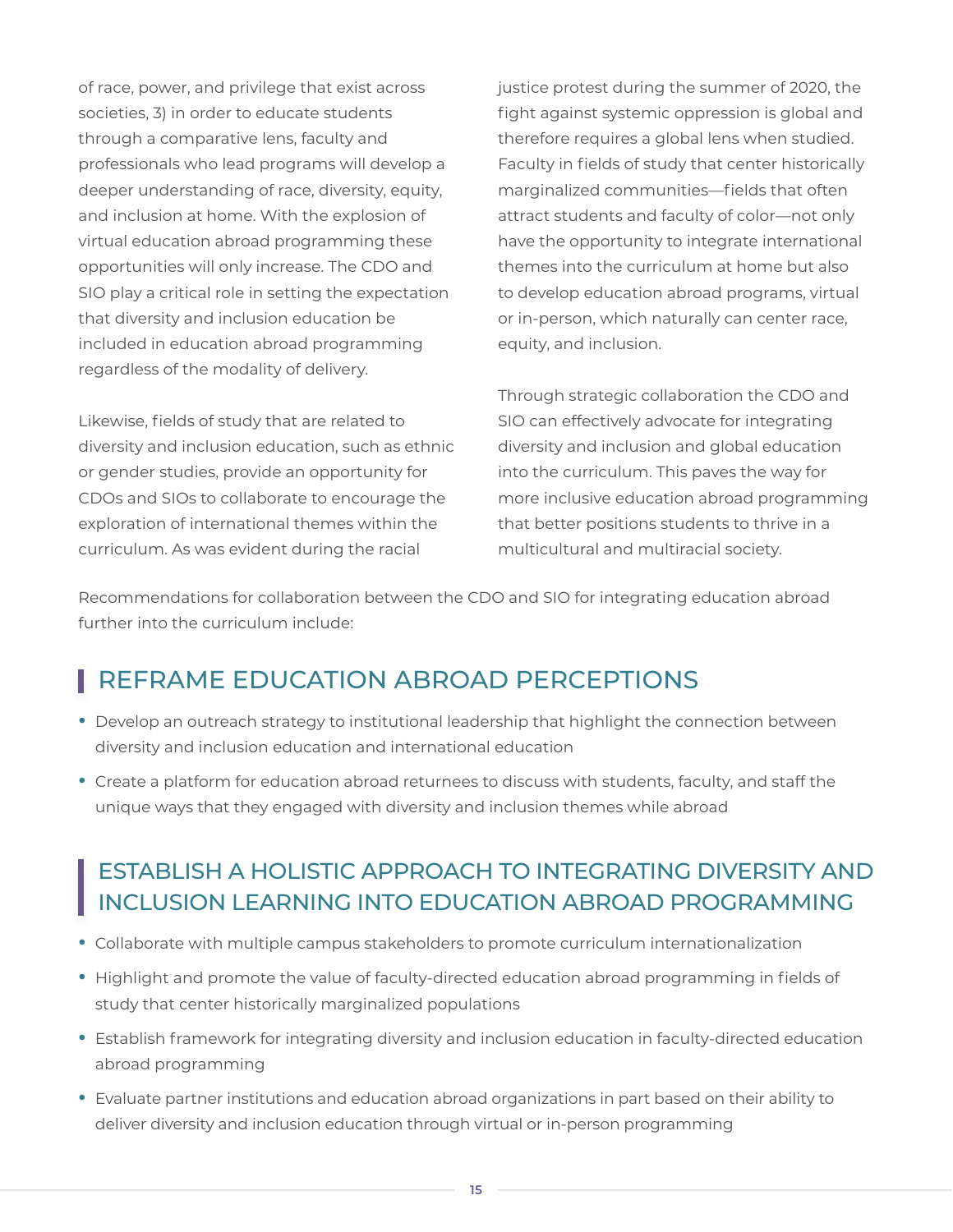# <span id="page-15-0"></span>**FACULTY & STAFF PROFESSIONAL DEVELOPMENT**

**I**<br> **I**<br>
and n order to increase access to and advance racial equity through education abroad the faculty and staff who play a role in programming must be equipped with the requisite skills, knowledge, and diversity and inclusion competencies. While SIOs may be responsible for the training of staff in the international unit, given that education abroad programming involves faculty and staff across campus as well as off-campus partners, the CDO is an important partner in establishing a sustainable approach to professional development that positions staff, faculty, and the students they serve for success. Three areas for consideration for staff and faculty professional development are: 1) Education abroad staff, 2) faculty and noneducation abroad staff who have a role in education abroad programming, and 3) partner institutions and education abroad organizations.

Both general diversity, equity, and inclusion training as well as development opportunities that focus on education abroad programming are essential for professionals to develop the skills, knowledge, and competencies needed to support the design and delivery of inclusive education abroad programming. Whereas SIOs are likely familiar with training programs or professional events that specialize in topics of race, diversity, equity, and inclusion for education abroad professionals, they may not be as familiar with similar opportunities for more general development around these topics.. Collaborating with the CDO to assess the most effective training programs available on campus or from outside entities helps ensure the international unit on campus is staffed with professionals who are positioned to advance diversity, inclusion, and racial equity through their work, in line with the goals of CDOs and SIOs.

Likewise, professional development programs aimed at education abroad professionals that center diversity, equity, and inclusion are beneficial for faculty and professionals who support education abroad programming. In particular, professional development opportunities for faculty that focus on providing inclusive student support at the pre-departure, on-site, and re-entry phases of education abroad are of critical importance. For staff from campus units whose mandate is to support diverse and historically marginalized students, training programs that highlight the unique challenges and opportunities the students they support face during education abroad can be beneficial. In both cases the CDO and SIO can collaborate to elevate the importance of diversity, equity, and inclusion training and development programs for non-education abroad colleagues who support education abroad programming. Additionally, the CDO and SIO can combine forces to advocate for resources and articulate the links between these targeted professional development opportunities and the broader campus goals pertaining to equity and inclusion, academic achievement, and student success pre- and post-degree.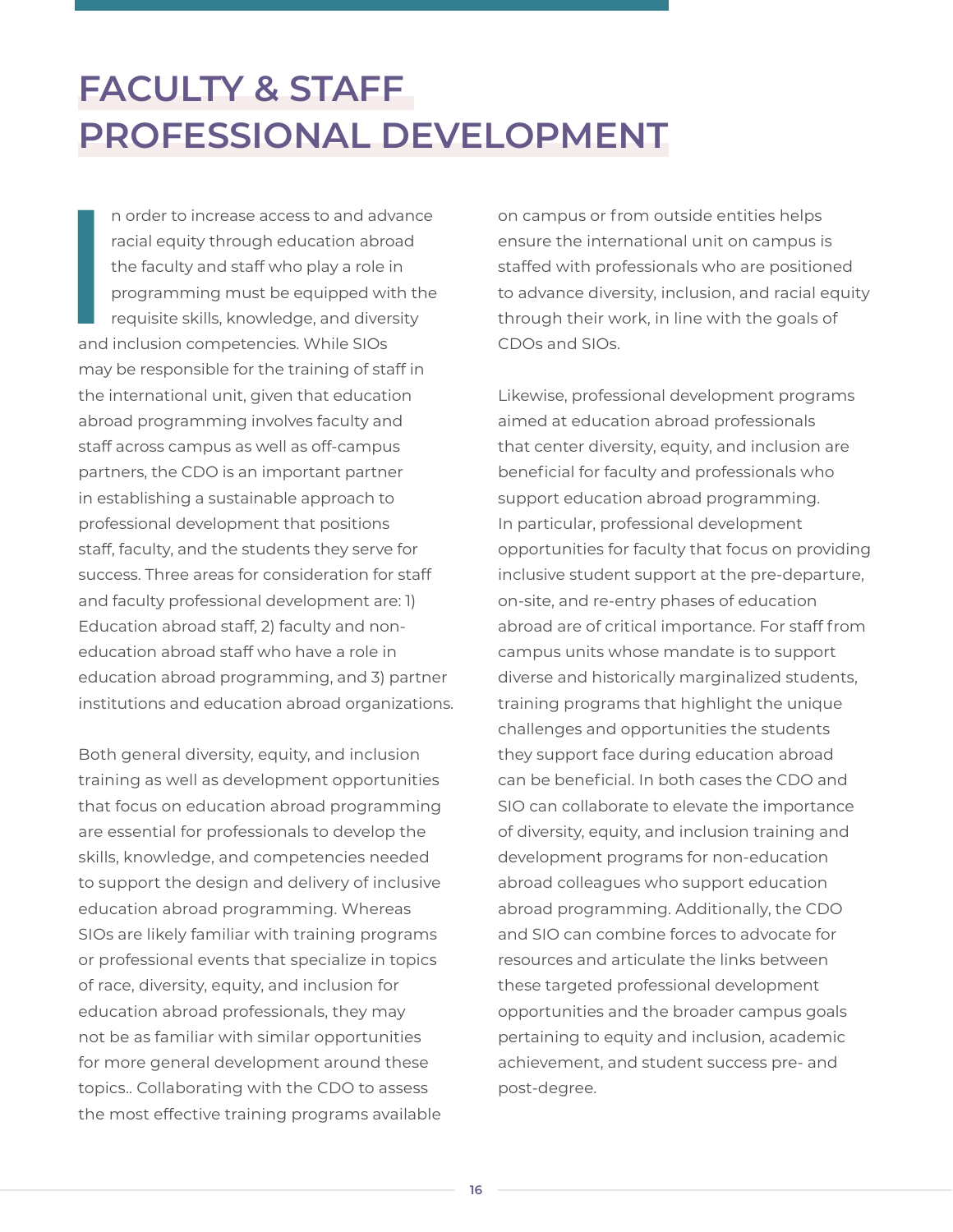Finally, while neither the CDO or SIO can require specific training for institutional or education abroad provider partners, they can collaborate to establish criteria for the institutions and organizations they decide to partner with to deliver such programs. Criteria can include the expectation that faculty and staff who engage with the institution's students take part in ongoing training and professional development programs that position them to deliver inclusive education abroad experiences.

Care should be taken to ensure that a U.S. centric diversity and inclusion approach isn't being positioned as the right or only approach, but instead highlights the importance of being able to support students who come to an education abroad program with a U.S. lens on race, diversity, equity, and inclusion. Partnering to establish this type of criteria is a learning opportunity for the CDO and SIO and also fosters deeper collaboration between the units these leaders oversee.

Key recommendation for collaboration pertaining to professional development include:

#### DEVELOP A STRATEGIC APPROACH TO PROFESSIONAL DEVELOPMENT

- **•** Ensure resources are available for ongoing training and development of staff and faculty engaged in education abroad
- **•** Identify general training and professional develop programs that promote the acquisition of skills, knowledge, and competencies related to race, diversity, equity, and inclusion
- **•** Encourage participation in internal or external professional development opportunities for faculty and non-education abroad professionals who support education abroad programming
- **•** Establish criteria related to diversity and inclusion training that are considered when deciding which institutions or education abroad provider organizations to partner with to support education abroad programming

Diversity Abroad specializes in diversity & inclusion training and development for staff, faculty and administrators who support education abroad, international students and global learning. From its annual conference, *Global Inclusion*, to the *International Education Diversity & Inclusion Certificate*, thousands of professionals have turned to Diversity Abroad to develop the skills, competencies and confidence to effectively support today's students. Learn More: [DiversityNetwork.org](http://DiversityNetwork.org)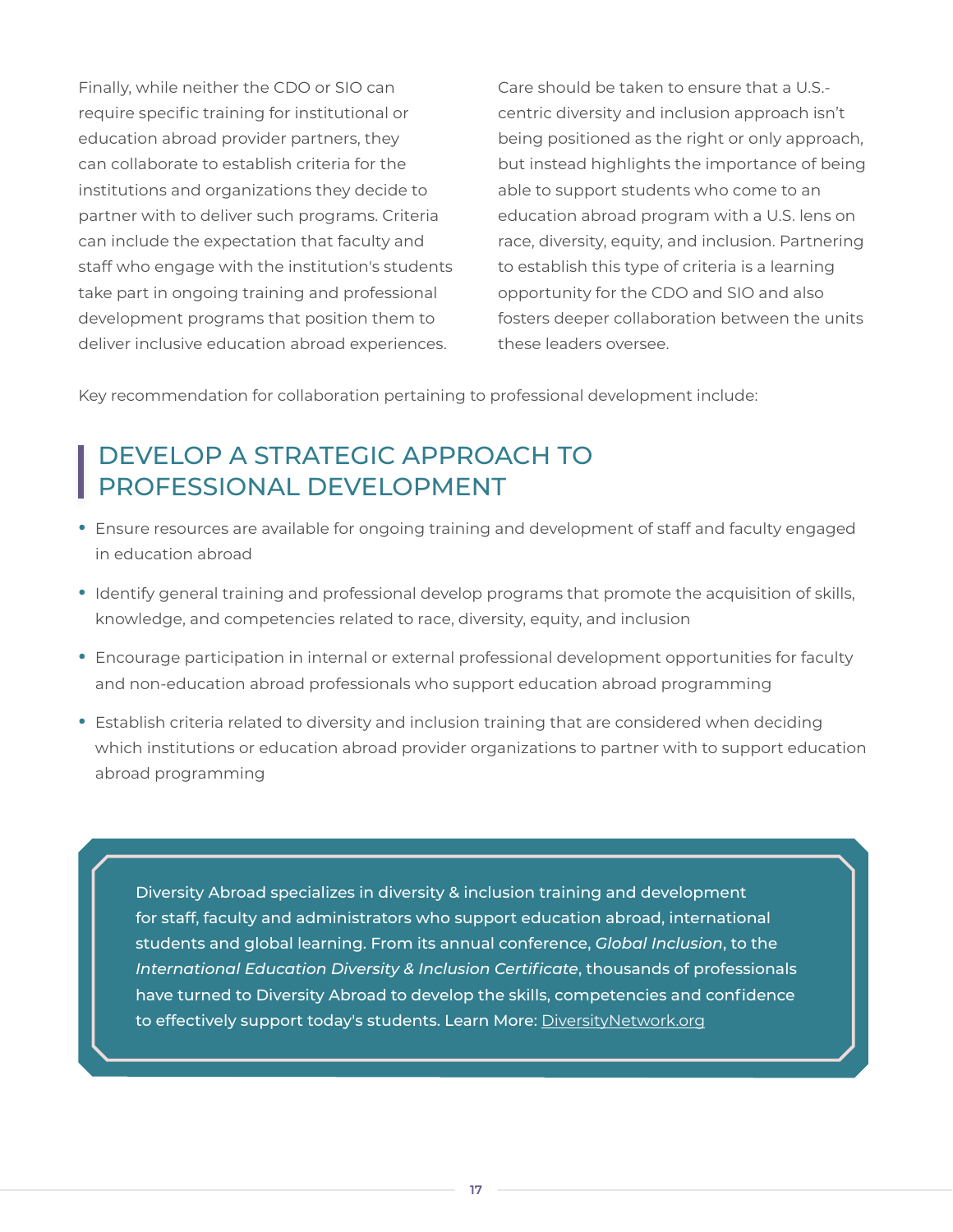## <span id="page-17-0"></span>**CONCLUSION**

I<br>I<br>Ineq ndeed, the COVID-19 health pandemic reminded us all of our own humanity, vulnerability and interconnectedness. The racial justice movement has again brought forward the need to address systemic racial inequity that is interwoven in our institutions of higher education and education abroad programming. In many ways the opportunity for CDOs and SIOs to collaborate to support inclusive education abroad has even greater relevance today.

 The recommendations highlighted in this publication focus on key areas for collaboration between CDOs and SIOs with the goals of breaking down traditional campus silos and bridging gaps between faculty, staff, student affairs, and academic curricula. Through intentional partnership, CDOs and SIOs can promote faculty development, curriculum alignment, program design, and strategic planning initiatives that can work toward realizing education abroad programs that provide access to all students and advance racial equity with respect to academic achievement and post-degree success.

Yet this publication is not meant to present an exhaustive list of every potential area for collaboration between CDOs and SIOs. The world has yet to emerge into the new tomorrow of life, including coexisting with COVID-19, and our society and higher education for the foreseeable future will grapple with how to address the systemic racial inequities that exist. We see new innovative offerings for virtual education abroad and internships that present more accessible platforms of international engagement. However, we have yet to fully assess the impact of these opportunities. Perhaps they will serve to open pathways of access to global learning for students who had not considered the opportunity before. Alternatively, they could stand as another tool to perpetuate inequity, conferring in-person, immersive education abroad programming to students of means and relegating other students to virtual experiences that may be less transformative. What is clear is that achieving inclusive education abroad in a dynamic environment will require sustained collaboration between the SIO and CDO. In maintaining a commitment to collaboration, the CDO and SIO foster a climate that helps ensure education abroad programming is inclusive and advances racial equity through supporting student academic achievement and post-degree success.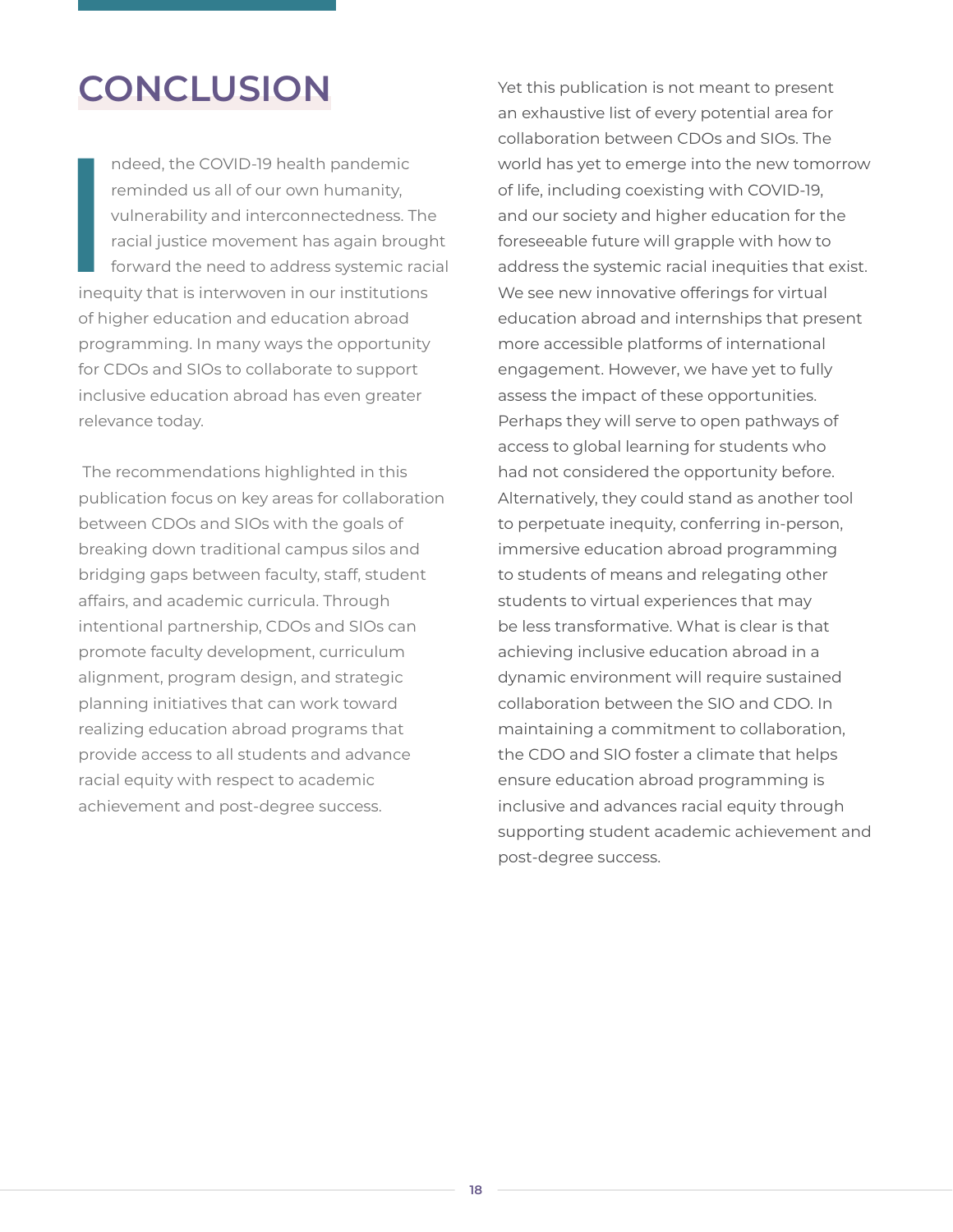# <span id="page-18-0"></span>**REFERENCES**

- Association of American Colleges and Universities (AAC&U). (2010). *Global Learning VALUE rubric*. Retrieved from <https://www.aacu.org/value/rubrics/global>
- Brajkovic, L., & Helms, R. M. (2018). Mapping internationalization on US campuses. *International Higher Education*, (92), 11-13.
- Davis, G. P. (2013). Diversity and internationalization: Collaborating, not just coexisting. *Trends & Insights for International Education Leaders*.
- Engel, L. C. (2017). *Underrepresented students in US study abroad: Investigating impacts*. IIE Center for Academic Mobility Research & Impact.
- Espinosa, L., Turk, J., Taylor, M., & Chessman, H. (2019). *Race and Ethnicity in Higher Education: A Status Report*. Washington, DC: American Council on Education.
- Farrugia, C. & Sanger, J. (2017). Gaining an employment edge: The impact of education abroad on 21st century skills & career prospects in the United States, 2013-2016. Institutional of International Education Center for Academic Mobility Research and Impact.
- Fry, R. & Parker, K. (2018). *Early Benchmarks Show 'Post-Millennials' on Track to Be Most Diverse, Best-Educated Generation Yet*. Washington, DC: Pew Research Center. Retrieved from [https://www.](https://www.pewsocialtrends.org/wp-content/uploads/sites/3/2018/11/Post-Millennials-Report_final-11.13pm.pdf ) [pewsocialtrends.org/wp-content/uploads/sites/3/2018/11/Post-Millennials-Report\\_final-11.13pm.pdf](https://www.pewsocialtrends.org/wp-content/uploads/sites/3/2018/11/Post-Millennials-Report_final-11.13pm.pdf )
- IES Abroad (nd). *Research Shows College Grads Who Study with IES Abroad Get Jobs Sooner & with Higher Salaries*. Retrieved from [https://www.iesabroad.org/news/research-shows-college-grads](https://www.iesabroad.org/news/research-shows-college-grads-who-study-ies-abroad-get-jobs-sooner-higher-salaries#sthash.u4h0dCGv.o2lz64zb.dpbs)[who-study-ies-abroad-get-jobs-sooner-higher-salaries#sthash.u4h0dCGv.o2lz64zb.dpbs](https://www.iesabroad.org/news/research-shows-college-grads-who-study-ies-abroad-get-jobs-sooner-higher-salaries#sthash.u4h0dCGv.o2lz64zb.dpbs)
- Institute of International Education (2020). *Open Doors: 2020 Fast Facts*. Retrieved from [https://opendoorsdata.org/fast\\_facts/fast-facts-2020/](https://opendoorsdata.org/fast_facts/fast-facts-2020/)
- Institute of International Education (n.d.). *Why Study Abroad*. Retrieved from <https://www.iie.org/Programs/Generation-Study-Abroad/About/Why-Study-Abroad>.
- Jackson, M. J. (2006). Traveling shoes: Study abroad experiences of African American students participating in California state university international programs (Order No. 3227519). Available from ProQuest Dissertations & Theses Global. (304909330). Retrieved from [http://proxygw.wrlc.org/](http://proxygw.wrlc.org/login?url=https://search-proquest-com.proxygw.wrlc.org/docview/304909330?accountid=11243) [login?url=https://search-proquest-com.proxygw.wrlc.org/docview/304909330?accountid=11243](http://proxygw.wrlc.org/login?url=https://search-proquest-com.proxygw.wrlc.org/docview/304909330?accountid=11243)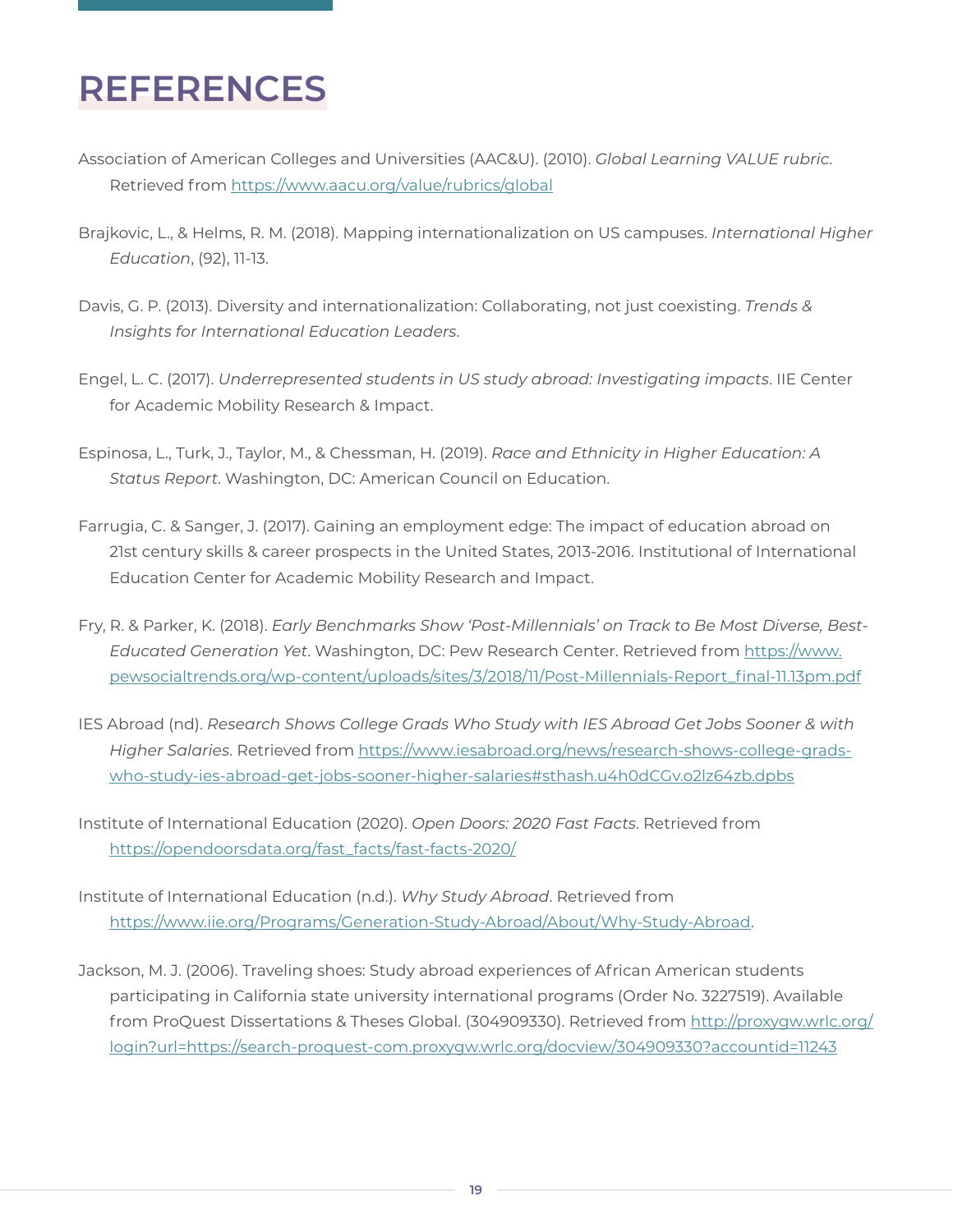- Preston, K. (2012). *Recent Graduates Survey: The Impact of Studying Abroad on Recent College Graduates' Careers, 2006-2011 Graduates*. Chicago: IES Abroad. Retrieved from [https://www.iesabroad.org/system/files/resources/recentgraduatessurvey\\_0.pdf](https://www.iesabroad.org/system/files/resources/recentgraduatessurvey_0.pdf)
- Smith, P. *Education and Justice: Learning in Post-COVID America*. Inside Higher Ed. Retrieved from [https://www.insidehighered.com/digital-learning/blogs/rethinking-higher-education/education](https://www.insidehighered.com/digital-learning/blogs/rethinking-higher-education/education-and-justice-learning-post-covid-america)[and-justice-learning-post-covid-america.](https://www.insidehighered.com/digital-learning/blogs/rethinking-higher-education/education-and-justice-learning-post-covid-america)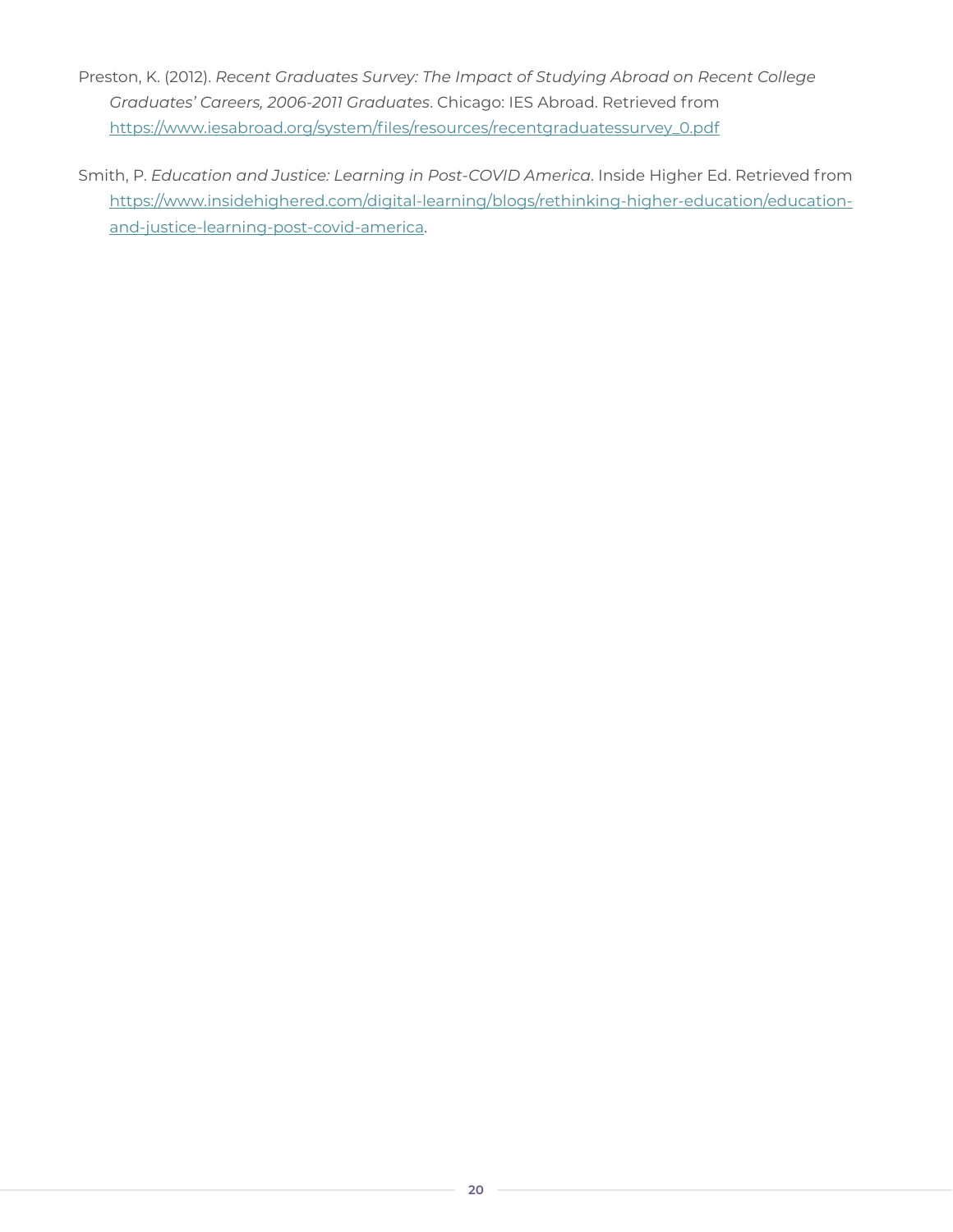# <span id="page-20-0"></span>**AUTHOR BIOGRAPHIES**



**DR. KATI BELL** is the Senior International Officer at Dominican University of California. She has been an International Educator for over 18 years, working in universities in the U.S., Australia and Ukraine. Her experience includes: establishing international exchange programs, co-creating diversity improvement plans, leading campus internationalization committees, and developing student learning outcomes for global learning programs. Her current research interests focus on implementing and assessing internationalization policy that reflects achievable curricular goals and outcomes for both international and domestic students.



**DR. GAILDA PITRE DAVIS** serves as senior director and chief of staff in the Learning and Engagement division at the American Council on Education. In this capacity she is a strategic advisor to and partners with the Senior Vice President (SVP) on the administrative and operational management of the division. Prior to this role, Davis led the development and implementation of several professional learning programs at ACE and served as the primary liaison to the ACE Women's Network, a national network that supports women in higher education faculty and administration. She also served as the principal investigator for the Creating Global Citizens: Exploring Internationalization at Historically Black Colleges and Universities initiative as well as the co-leader of ACE's At Home in the World initiative. Her scholarly interests include diversity, equity, inclusion, and leadership development.

Davis's academic credentials include an EdD from The George Washington University in higher education administration, an MEd from Texas State University-San Marcos in counseling and guidance with a focus on student affairs, and a BS from The University of Texas at Austin in child development and family relationships.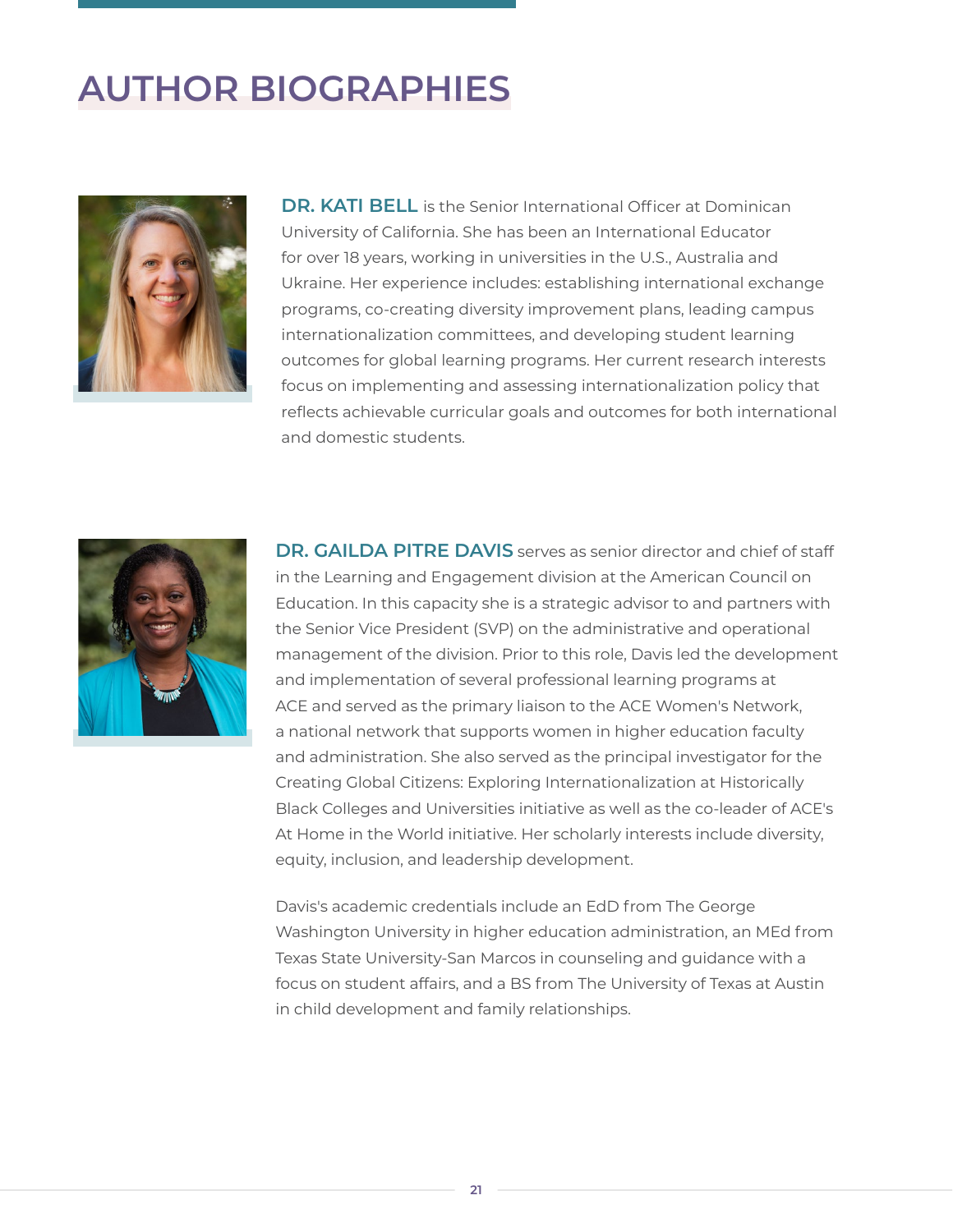

**DR. JENNIFER DONAGHUE** serves as Executive Director of International Education at The George Washington University (GW). In that role, she leads International Student and Scholar Services as well as the Office for Study Abroad, and collaborative internationalization efforts of the institution. She is a professional lecturer in the GW Graduate School of Education and Human Development and the Elliott School of International Affairs. Dr. Donaghue's research interests lie in access and outcomes of education abroad for students of color, and international student exchange as a scholar practitioner.



**ANDREW J. GORDON** is a social entrepreneur and CEO & Founder of Diversity Abroad. With a passion for student success, global engagement, and social entrepreneurship, he founded Diversity Abroad in 2006 with a simple vision, that the next generation of young people from historically marginalized backgrounds are equipped with the skills, experiences, and networks to thrive in the 21st century interconnected world and globally diverse workforce.

As an advocate for student success through equitable access to global education, Andrew speaks and writes extensively on leveraging global education to support students' academic success, interpersonal growth, and career readiness. He consults colleges & universities, non-profits, companies, and government agencies on developing, implementing, and monitoring diversity, equity and inclusive practices, policies, and strategies in their global engagement operations.